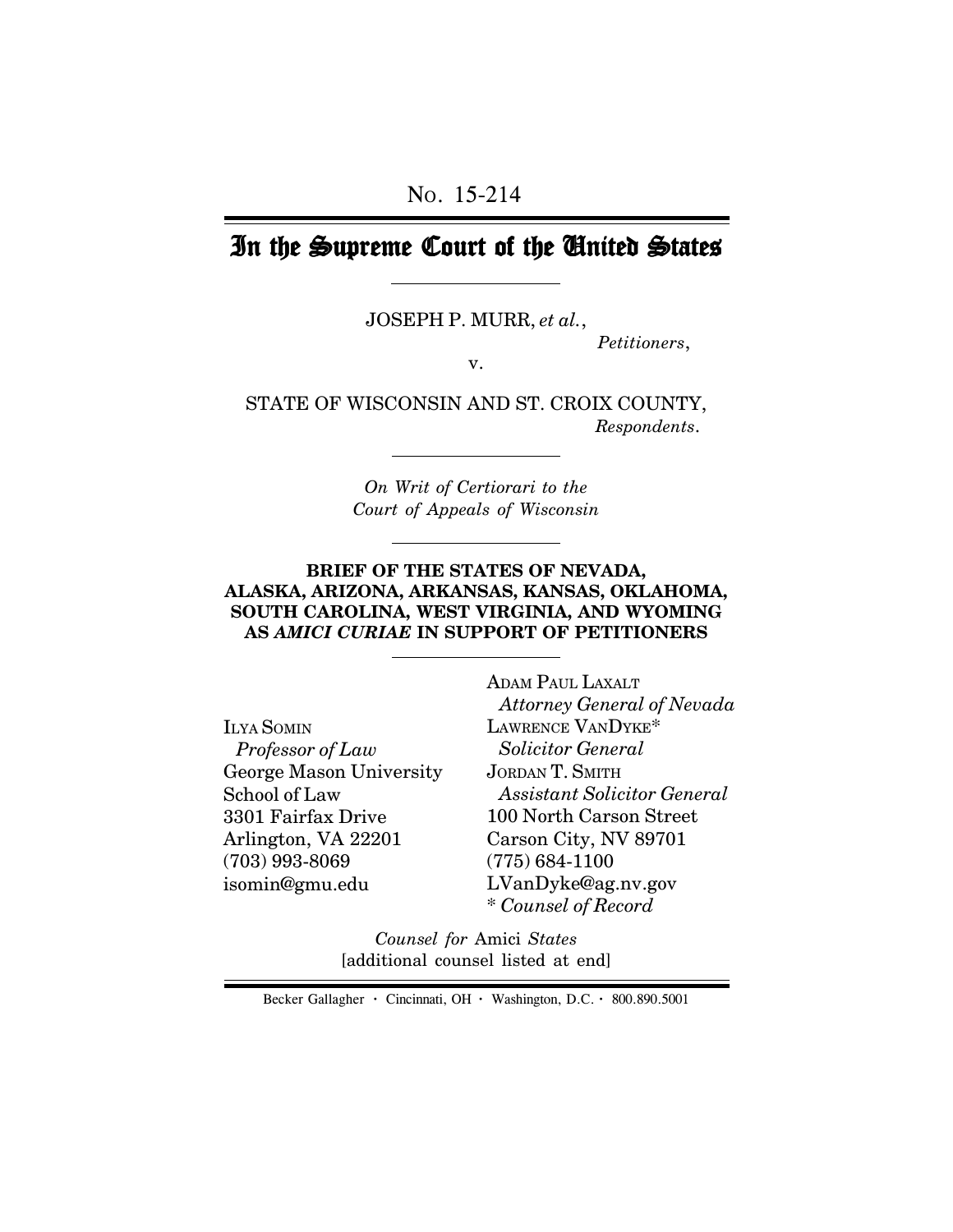# **QUESTION PRESENTED**

In a regulatory taking case, does the "parcel as a whole" concept as described in *Penn Central Transportation Company v. City of New York*, 438 U.S. 104, 130–31 (1978), establish a rule that two legally distinct, but commonly owned contiguous parcels, must be combined for takings analysis purposes?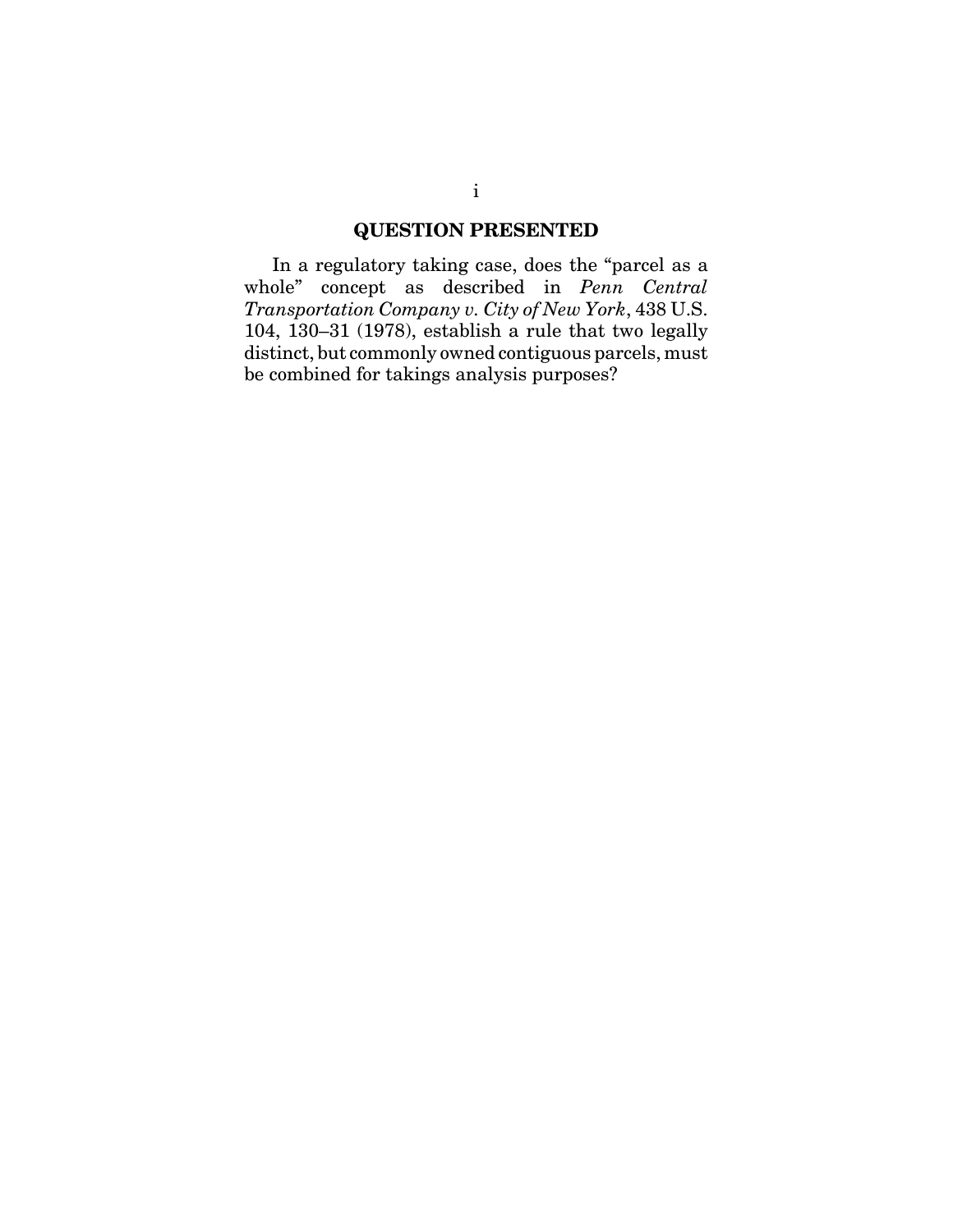# **TABLE OF CONTENTS**

|    | QUESTION PRESENTED  i                                                                                                                                |
|----|------------------------------------------------------------------------------------------------------------------------------------------------------|
|    | TABLE OF AUTHORITIES  iv                                                                                                                             |
|    | INTEREST OF AMICI CURIAE  1                                                                                                                          |
|    | SUMMARY OF ARGUMENT $\ldots \ldots \ldots \ldots \ldots 2$                                                                                           |
|    |                                                                                                                                                      |
| I. | Aggregating Separate Parcels for Takings<br>Analysis Has No Basis in Text, History, or                                                               |
|    | A. The Wisconsin Rule Goes Against the<br>Text and Original Meaning of the Takings                                                                   |
|    | B. The Wisconsin Rule Goes Against<br>Historical Practice and Early Court<br>Decisions. $\dots \dots \dots \dots \dots \dots \dots \dots \dots$<br>6 |
|    | C. The Wisconsin Rule Goes Against this<br>Court's Precedents.<br>9                                                                                  |
|    |                                                                                                                                                      |
|    | 2. Penn Central $\ldots \ldots \ldots \ldots \ldots 12$                                                                                              |
|    | 3. Keystone Bituminous Coal Ass'n v.                                                                                                                 |
|    | Lucas v. South Carolina Coastal<br>4.                                                                                                                |
|    | 5. Palazzolo v. Rhode Island $\ldots \ldots \ldots$ 18                                                                                               |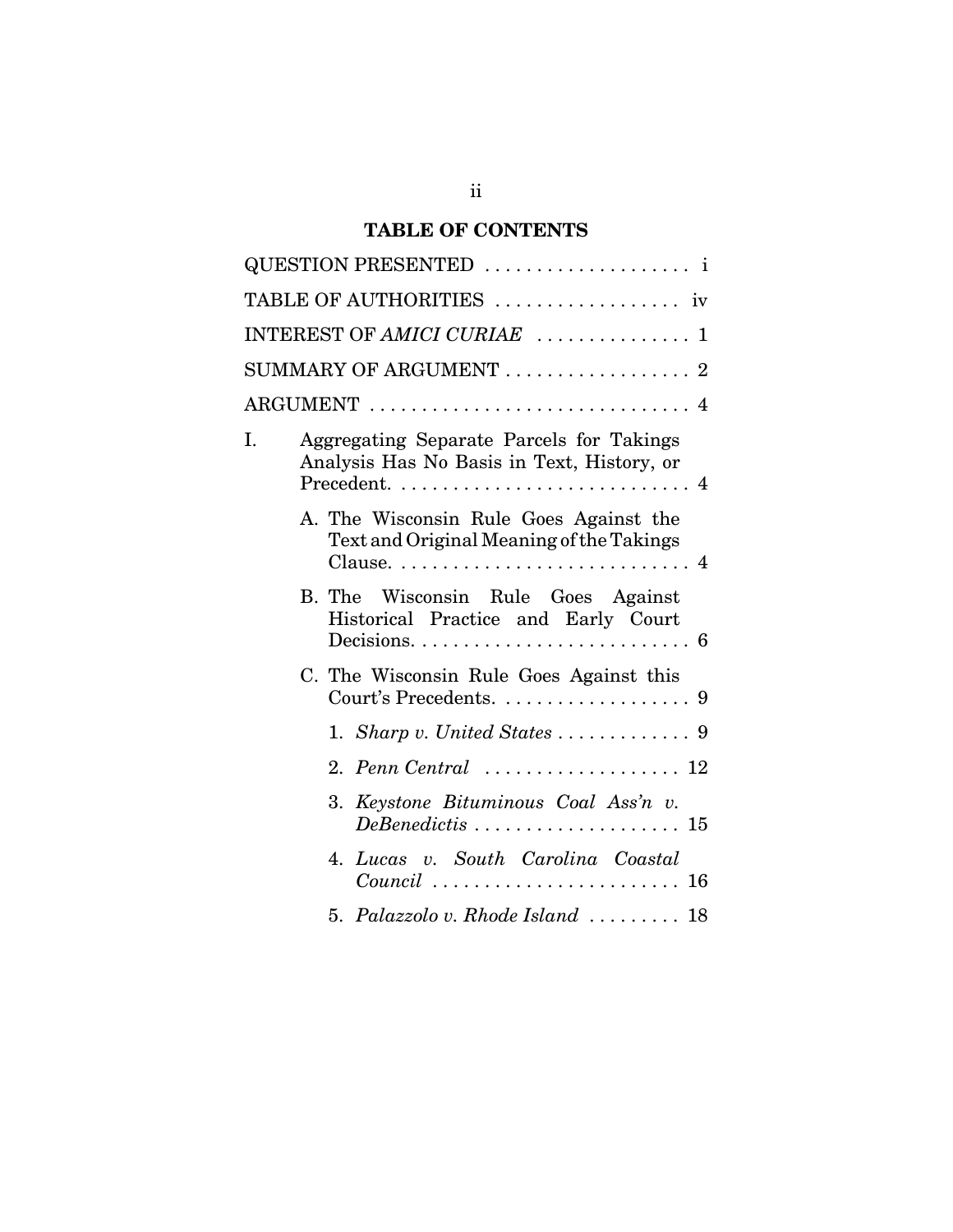|      | 6. Tahoe-Sierra Preservation Council,<br>Inc. v. Tahoe Regional Planning                                                                                 |  |
|------|----------------------------------------------------------------------------------------------------------------------------------------------------------|--|
| II.  | Aggregating Separate Parcels for Takings<br>Purposes Creates Perverse Incentives and<br>Inhibits Socially Beneficial Use of Property                     |  |
| III. | Aggregating Separate Parcels for a Takings<br>Analysis Harms Amici States.  25                                                                           |  |
|      | A. Expanding the "Parcel as a Whole" Rule<br>Would Dangerously Increase the Federal<br>Government's Power to Seize the<br>Property of the States Without |  |
|      | B. Aggregating Commonly Owned<br>Contiguous Parcels Would Negatively<br>Affect State Regulatory Policies.  28                                            |  |
|      | CONCLUSION                                                                                                                                               |  |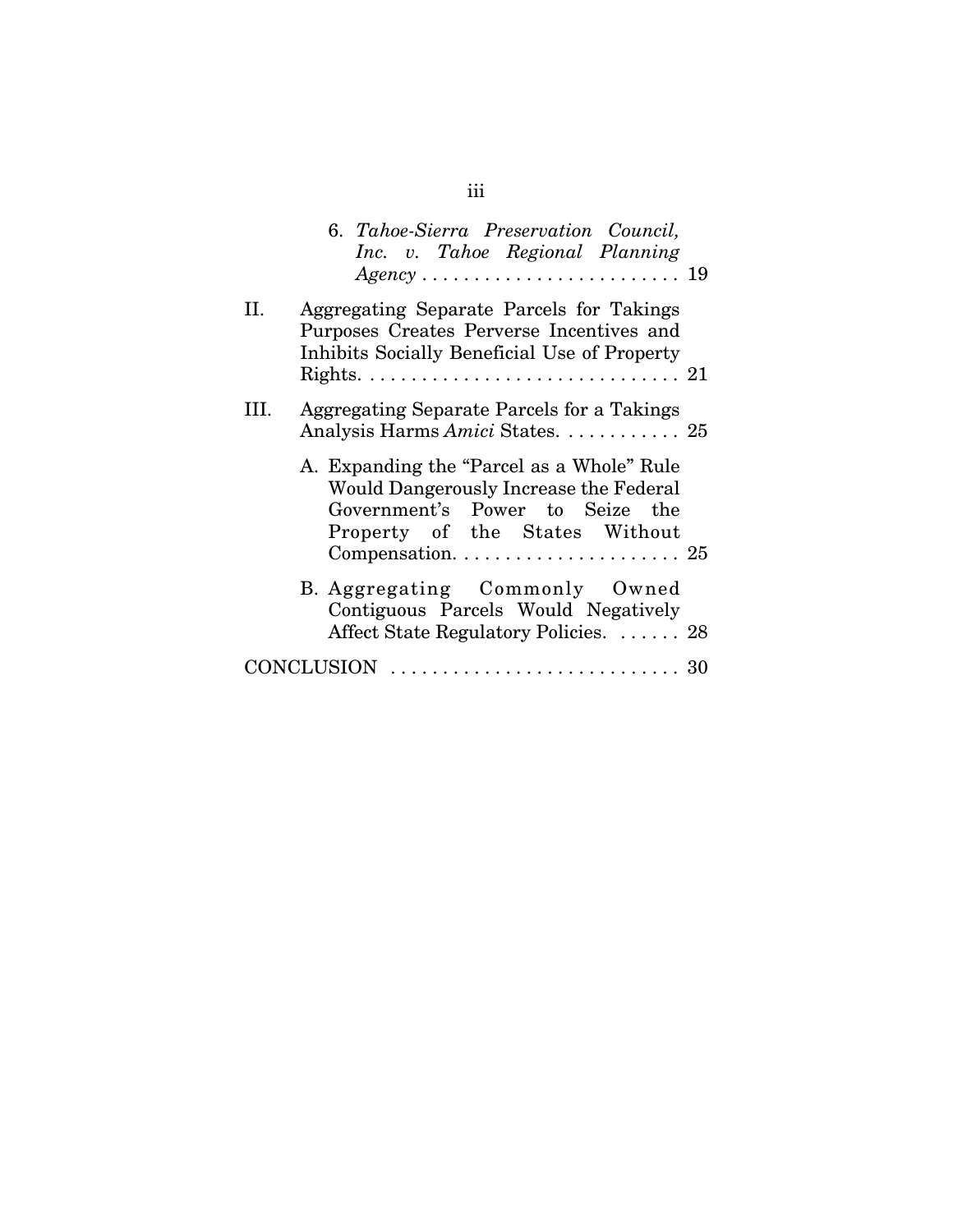# **TABLE OF AUTHORITIES**

# **CASES**

| Ark. Game & Fish Comm'n v. United States,                                                                          |
|--------------------------------------------------------------------------------------------------------------------|
| Armstrong v. United States,                                                                                        |
| Dist. Intown Props. Ltd. P'ship v. District of<br>Columbia,<br>198 F.3d 874 (D.C. Cir. 1999)  14, 24               |
| Dolan v. City of Tigard,                                                                                           |
| Evansville & R.R. Co. v. Charlton,                                                                                 |
| Keystone Bituminous Coal Ass'n v. DeBenedictis,                                                                    |
| Kohl v. United States,                                                                                             |
| Lincoln v. Commonwealth,<br>41 N.E. 489 (Mass. 1895) 11, 12                                                        |
| Lucas v. S.C. Coastal Council,                                                                                     |
| McCarran Int'l Airport v. Sisolak,                                                                                 |
| N.Y. Mun. Ry. Corp. v. Weber,<br>166 N.Y.S. 542 (N.Y. App. Div. 1917)  9                                           |
| Nollan v. Cal. Coastal Comm'n,<br>483 U.S. 825 (1987) $\ldots \ldots \ldots \ldots \ldots \ldots \ldots \ldots$ 29 |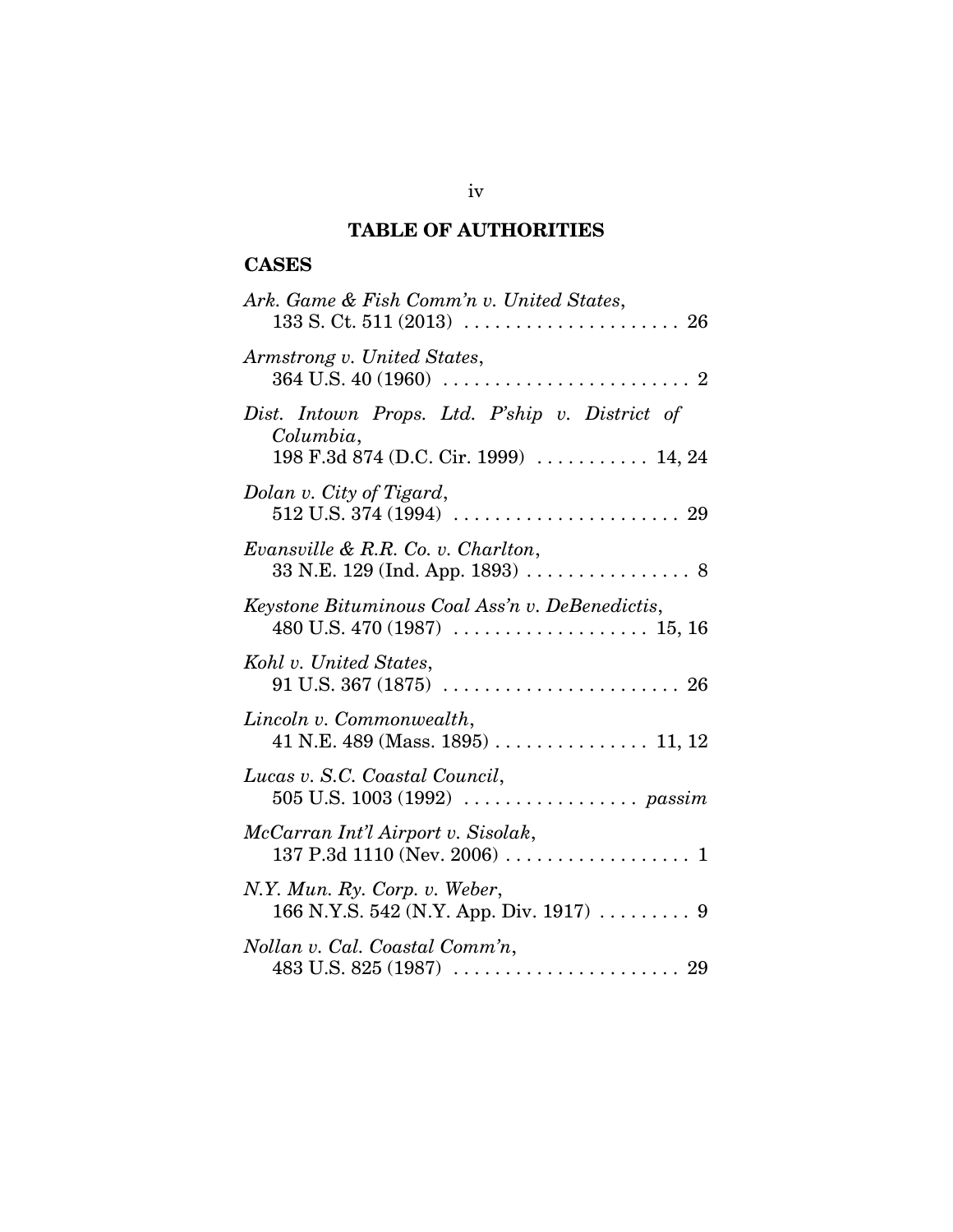| Or. R. & Nav. Co. v. Taffe,                                                                          |
|------------------------------------------------------------------------------------------------------|
| Palazzolo v. Rhode Island,                                                                           |
| Penn Cent. Transp. Co. v. City of New York,                                                          |
| Pa. Coal Co. v. Mahon,                                                                               |
| In re Queen Anne Boulevard,<br>137 P. 435 (Wash. 1913) $\ldots \ldots \ldots \ldots \ldots \ldots$ 8 |
| Sharp v. United States,                                                                              |
| Suitum v. Tahoe Reg'l Planning Agency,<br>$520$ U.S. $725(1997)$<br>. 14                             |
| Tahoe-Sierra Pres. Council, Inc. v. Tahoe Reg'l<br>Planning Agency,                                  |
| United States v. 50 Acres of Land,                                                                   |
| United States v. Carmack,                                                                            |
| Wellington v. Boston & M.R.R.,                                                                       |
| Wilcox v. St. Paul & N. P. Ry. Co.,<br>$29$ N.W. 148 (Minn. 1886)  8, 12, 13, 24                     |
| <b>CONSTITUTION AND STATUTES</b>                                                                     |
|                                                                                                      |

v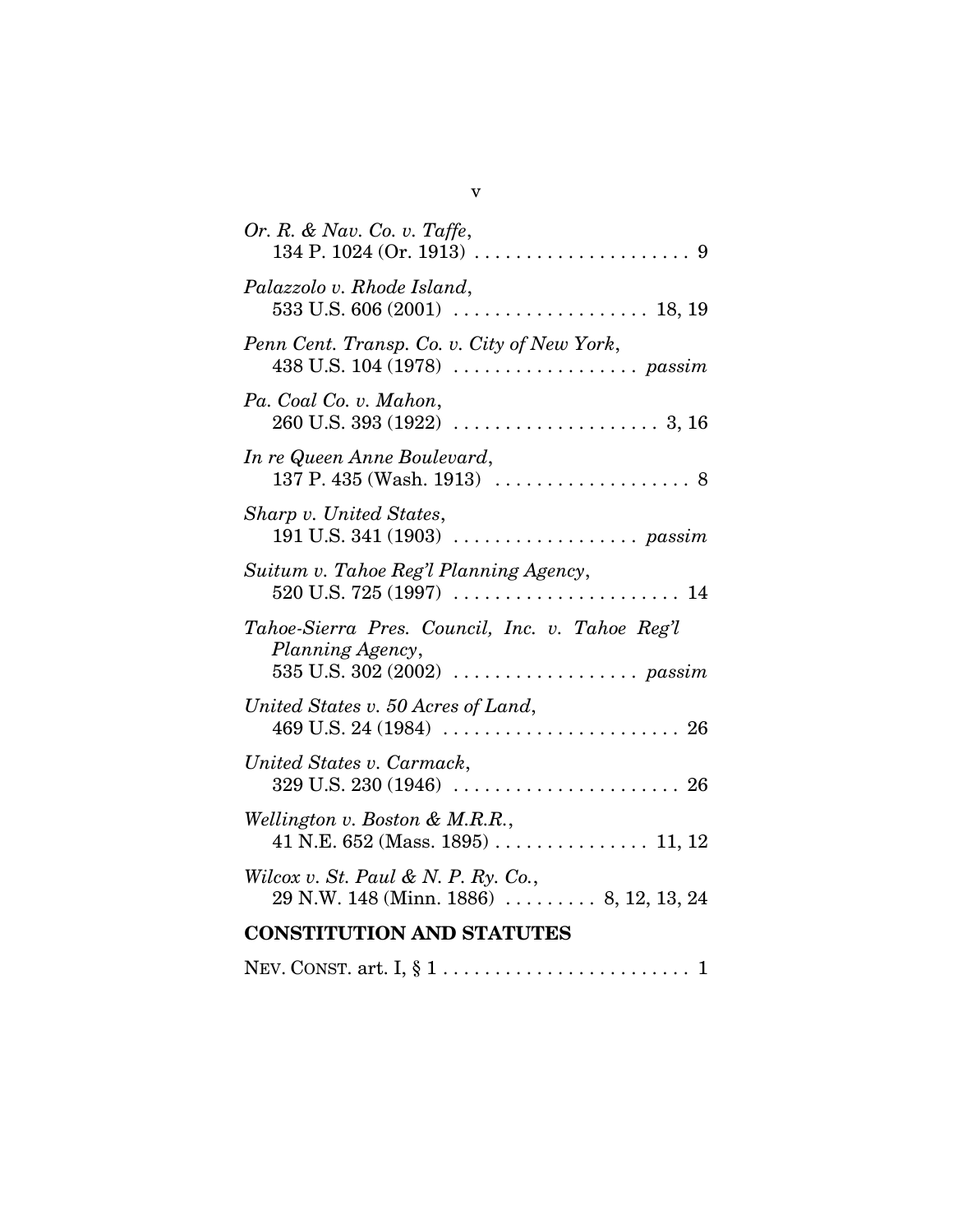# **OTHER AUTHORITIES**

| Jonathan H. Adler, Money or Nothing: The<br>Adverse Environmental Consequences of<br>Uncompensated Regulatory Takings, 49 B.C.L.                                                    |
|-------------------------------------------------------------------------------------------------------------------------------------------------------------------------------------|
| AKHIL REED AMAR, THE BILL OF RIGHTS: CREATION                                                                                                                                       |
| KATY BARNETT, ACCOUNTING FOR PROFIT FOR<br>BREACH OF CONTRACT: THEORY AND PRACTICE                                                                                                  |
| William Baude, Rethinking the Federal Eminent<br>Domain Power, 122 YALE L.J. 1738 (2013)  26                                                                                        |
| Robert C. Bird & Elizabeth Brown, Interactive<br>Regulation, 13 U. PA. J. BUS. L. 837 (2011)  24                                                                                    |
| Ann E. Carlson & Daniel Pollak, Takings on the<br>Ground: How the Supreme Court's Takings<br>Jurisprudence Affects Local Land Use Decisions,<br>35 U.C. DAVIS L. REV. 103 (2001) 29 |
| Joseph A. Castelluccio III, Sarbanes-Oxley and<br>Small Business: Section 404 and the Case for A<br>Small Business Exemption, 71 BROOK. L. REV.                                     |
| Eric Claeys, Takings, Regulations, and Natural<br>Property Rights, 88 CORNELL L. REV. 1549                                                                                          |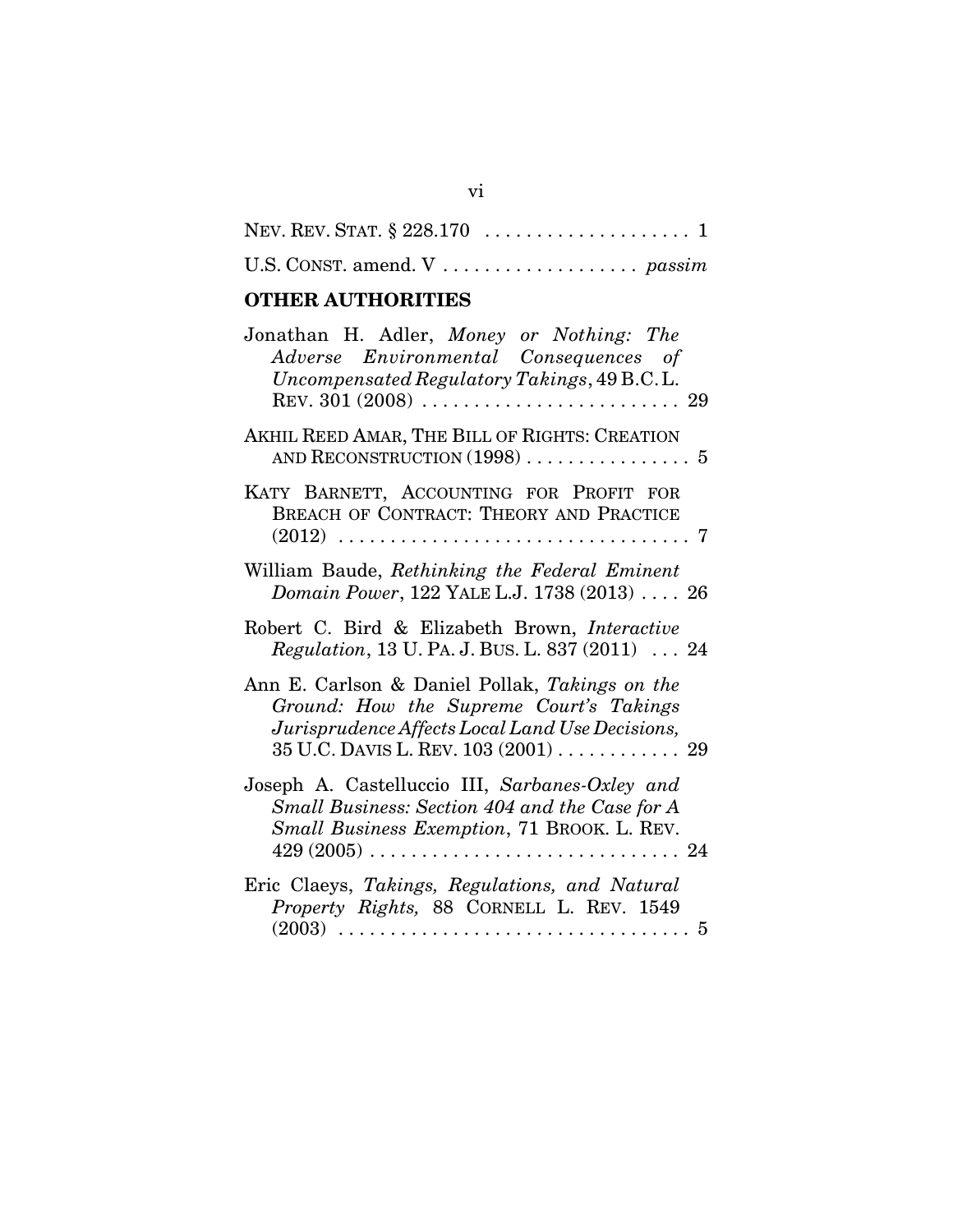| David A. Dana, Why Do We Have the Parcel-as-a-<br>Whole Rule?, 39 VT. L. REV. $617(2015)$ 6                                                                                  |
|------------------------------------------------------------------------------------------------------------------------------------------------------------------------------|
| Steven J. Eagle, The Parcel and Then Some: Unity<br>of Ownership and the Parcel As A Whole, 36 VT.                                                                           |
| James W. Ely, Jr., "Poor Relation" Once More: The<br>Supreme Court and the Vanishing Rights of<br>Property Owners, 2005 CATO SUPREME COURT                                   |
| James W. Ely, Jr., Property Rights and<br>Environmental Regulation: The Case for<br>Compensation, 28 HARV. J.L. & PUB. POL'Y 51                                              |
| JAMES W. ELY, JR., THE GUARDIAN OF EVERY OTHER<br>RIGHT: A CONSTITUTIONAL HISTORY OF PROPERTY<br>RIGHTS $(3d$ ed. 2008) $\ldots \ldots \ldots \ldots \ldots \ldots \ldots 2$ |
| MAX FARRAND, 1 THE RECORDS OF THE FEDERAL                                                                                                                                    |
| MICHAEL HELLER, THE GRIDLOCK ECONOMY: HOW<br>TOO<br>MUCH OWNERSHIP WRECKS<br>MARKETS, STIFLES INNOVATION, AND COSTS                                                          |
| James Madison, Property (1792), in THE FOUNDERS'<br>CONSTITUTION (Philip Kurland & Ralph Lerner                                                                              |
| RESTATEMENT OF PROPERTY (1936)  20                                                                                                                                           |
| Michael H. Schill, Intergovernmental Takings and<br>Just Compensation: A Question of Federalism,<br>137 U. PA. L. REV. 829 (1989)  27, 28                                    |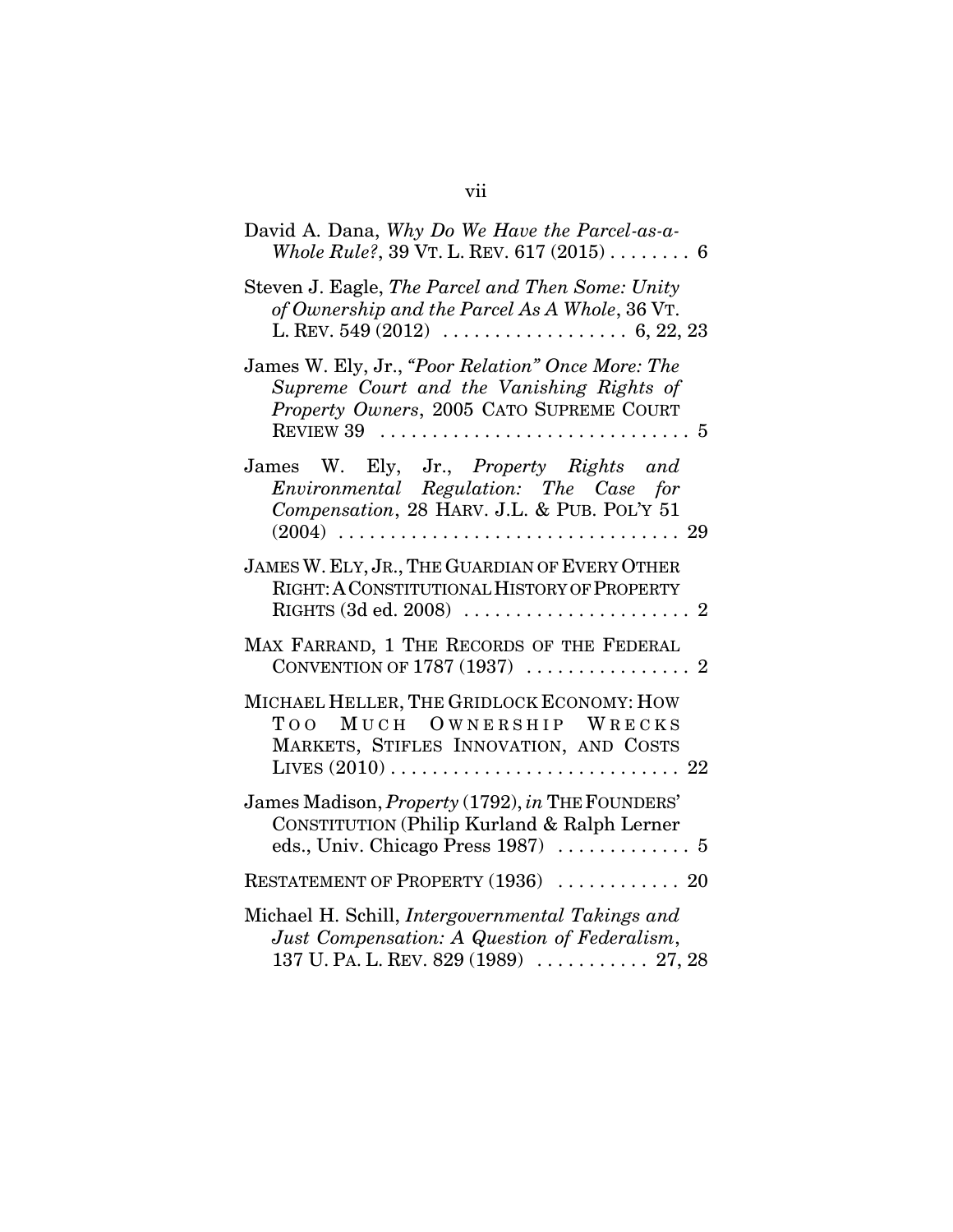| James Charles Smith, Some Preliminary Thoughts<br>on the Law of Neighbors, 39 GA. J. INT'L & COMP.                                                                                           |
|----------------------------------------------------------------------------------------------------------------------------------------------------------------------------------------------|
| ILYA SOMIN, THE GRASPING HAND: KELO V. CITY OF<br>NEW LONDON AND THE LIMITS OF EMINENT                                                                                                       |
| Ilya Somin, Two Steps Forward For the "Poor"<br>Relation" of Constitutional Law: Koontz,<br>Arkansas Game & Fish, and the Future of<br><i>the Takings Clause, 2012–13 Cato Sup. Ct. Rev.</i> |
| U.S. Department of the Interior, Bureau of Land<br>Management, Nevada, available at<br>http://www.blm.gov/nv/st/en.html $\ldots \ldots \ldots 27$                                            |
| William W. Wade, Penn Central's Economic<br><b>Failings Confounded Takings Jurisprudence, 31</b>                                                                                             |
| William W. Wade, Sources of Regulatory Takings<br>Economic Confusion Subsequent to Penn<br>Central, 41 ENVTL. L. REP. NEWS & ANALYSIS                                                        |

# viii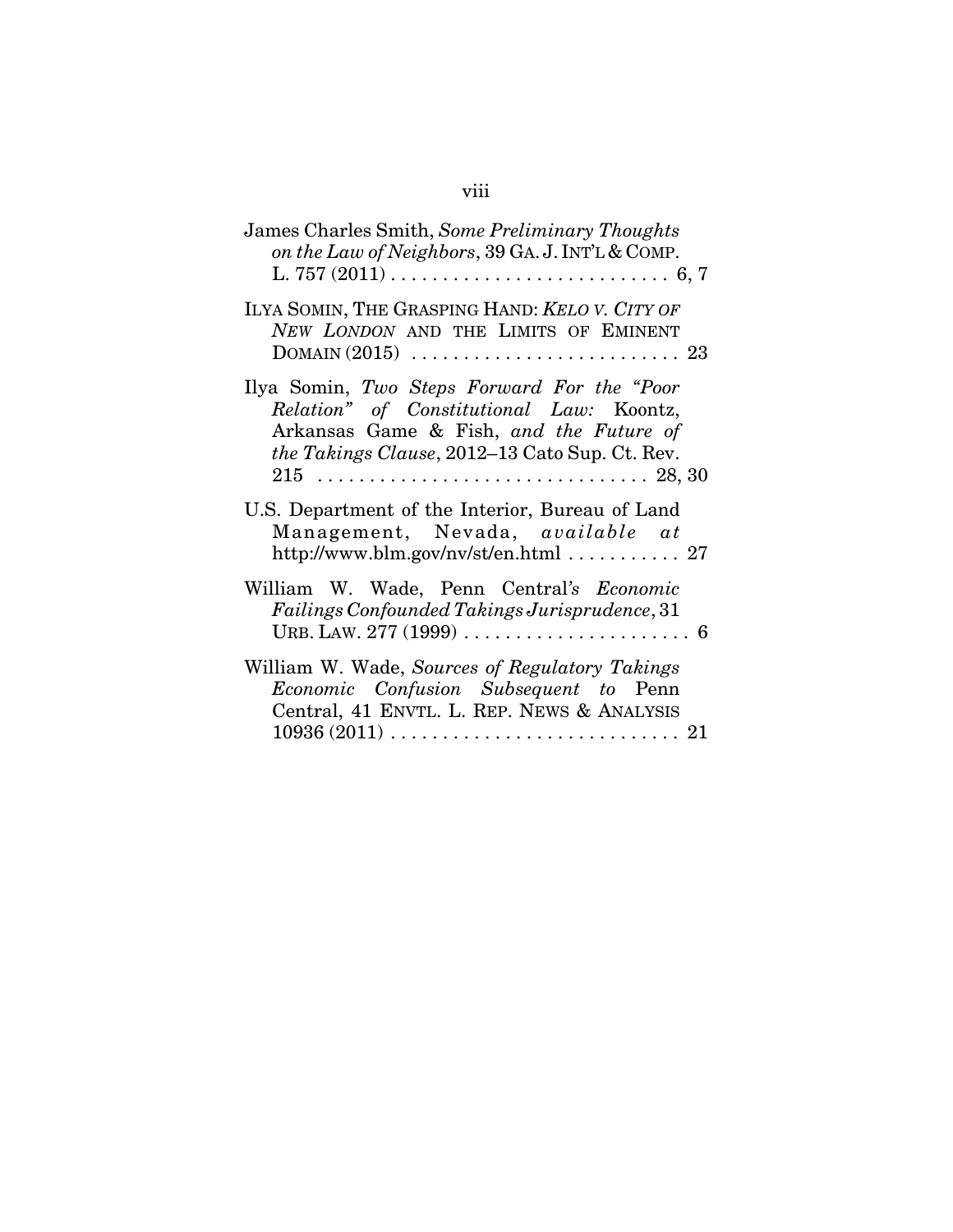#### **INTEREST OF** *AMICI CURIAE*

Nevada and other *Amici* States "enjoy[] a rich history of protecting private property owners against government takings." *McCarran Int'l Airport v. Sisolak*, 137 P.3d 1110, 1127 (Nev. 2006). Indeed, the first right memorialized by Nevada's Founders in the State's Declaration of Rights "is the protection of a landowner's inalienable rights to acquire, possess and protect private property." *Id*. at 1126 (citing NEV. CONST. art. I, § 1).

Consistent with Nevada's longstanding tradition, the State—acting through its Attorney General—is authorized by its citizens to commence, join, or participate in any suit necessary "to protect and secure the interest of the State …." NEV. REV. STAT. § 228.170.

*Amici* States' interest is at its apex here. The interpretation of the "parcel as a whole" rule adopted by the Court of Appeals of Wisconsin not only imperils the property rights of citizens *vis-à-vis* the States, but also endangers the property rights of the States as against the federal government.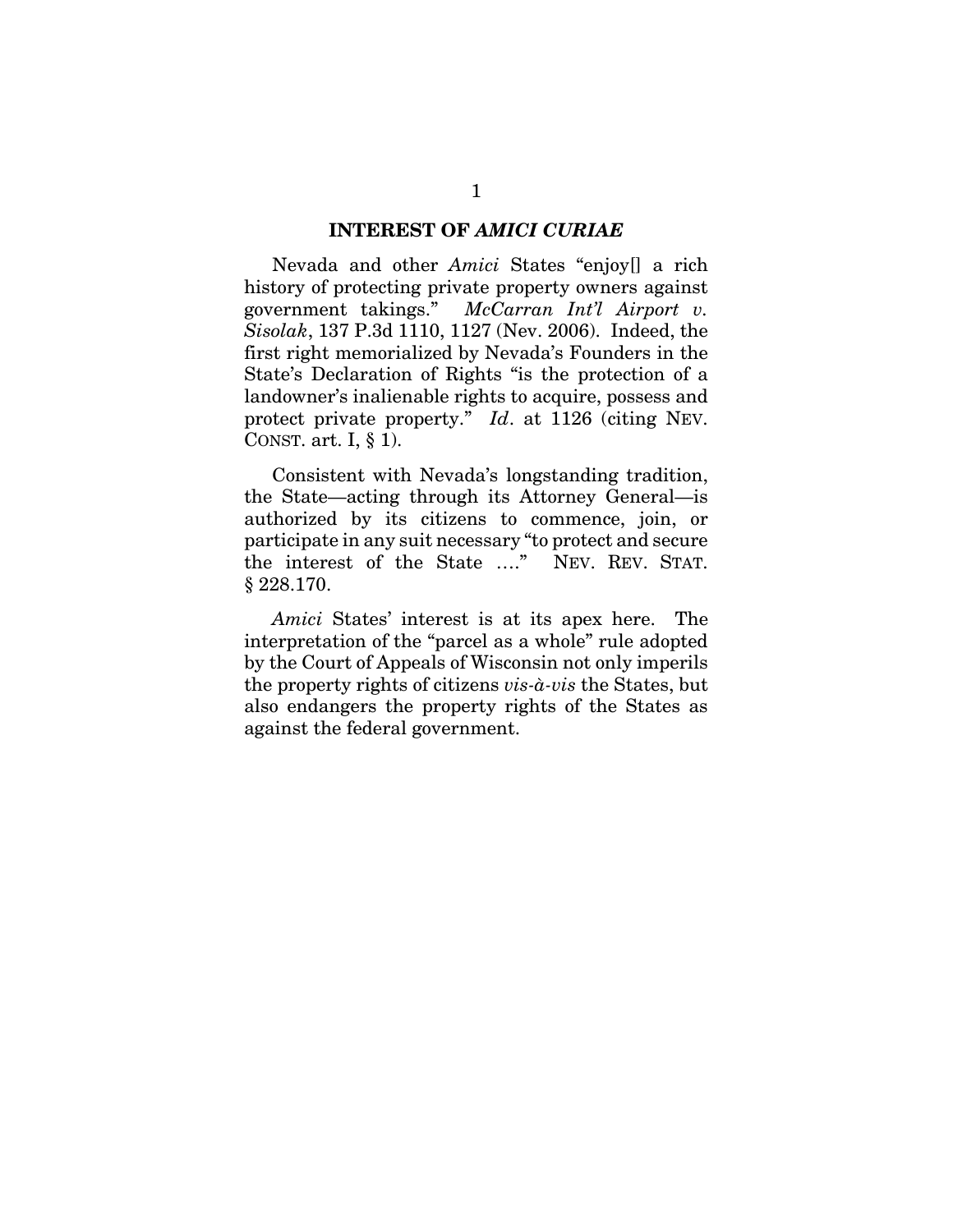#### **SUMMARY OF ARGUMENT**

At the time of the Founding, the dominant view was that property rights are not merely creations of the state, but natural rights that the state has a duty to protect. *See*, *e.g.*, JAMES W. ELY, JR.,THE GUARDIAN OF EVERY OTHER RIGHT: A CONSTITUTIONAL HISTORY OF PROPERTY RIGHTS 41–43 (3d ed. 2008) (describing how property rights were "undoubtedly a paramount value for the framers of the Constitution"). At the Constitutional Convention in 1787, Alexander Hamilton stated that "one great obj[ect] of Gov[ernment] is the personal protection and security of property." MAX FARRAND, 1 THE RECORDS OF THE FEDERAL CONVENTION OF 1787, at 534 (1937).

To help ensure that the newly established government would not trample upon property rights, the Founders adopted the Fifth Amendment to the United States Constitution, which provides, in relevant part, "nor shall private property be taken for public use, without just compensation." U.S. CONST. amend. V.

"The Fifth Amendment's guarantee that private property shall not be taken for a public use without just compensation was designed to bar Government from forcing some people alone to bear public burdens which, in all fairness and justice, should be borne by the public as a whole." *Armstrong v. United States*, 364 U.S. 40, 49 (1960).

This Court has long recognized that excessive regulation of private property can unjustly burden landowners just as much as physical occupation or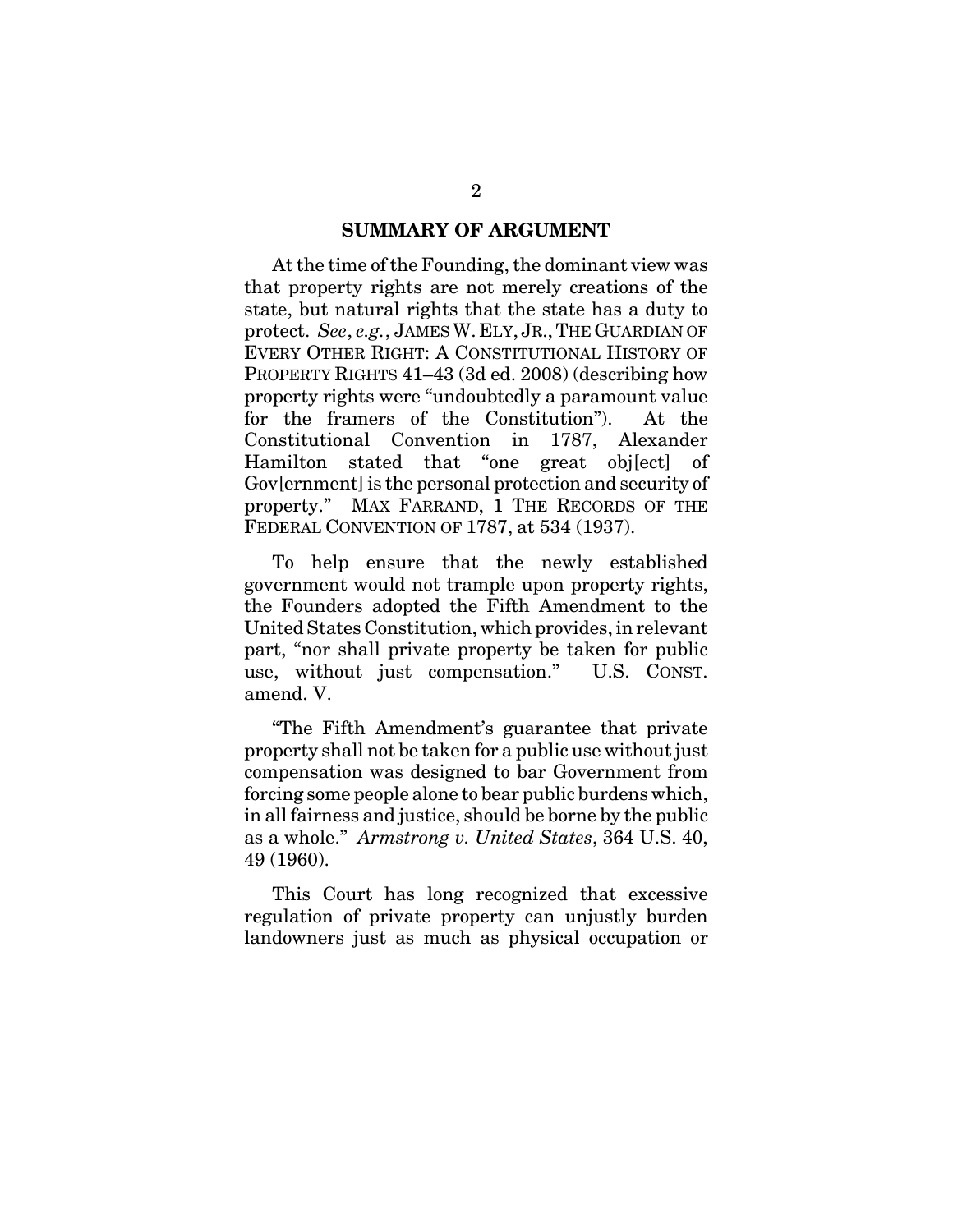condemnation. *Pa. Coal Co. v. Mahon*, 260 U.S. 393, 415 (1922).

The Court of Appeals of Wisconsin and some other courts, (Pet. Cert. 17–19; Opp'n Cert. 21–22), have construed the "parcel as a whole" rule as requiring aggregation of separate, but contiguous, parcels under common ownership when assessing whether a regulatory taking has occurred.

This expansive interpretation of the "parcel as a whole" rule is at odds with the text and original meaning of the Takings Clause, and has no basis in this Court's precedents. It also creates significant perverse incentives for both landowners and regulators.

If allowed to stand, it would undermine the interests of state governments in multiple ways. It would leave their property vulnerable to large-scale uncompensated encroachment by the federal government. It is also likely to undermine the effectiveness of their land-use regulation policies. If regulators do not have to pay compensation to affected property owners in cases where the latter happen to possess contiguous lots, they will often have little incentive to fully consider the costs and benefits of proposed regulations, and prioritize those with the greatest likely beneficial impact.

Since before the Founding, individual parcels of land have served as the fundamental unit of American property law and have been at the heart of the enforcement of property rights. This Court has often acknowledged the central role that individual parcels play when deciding takings and just compensation cases. And for good reason. Parcels delineate the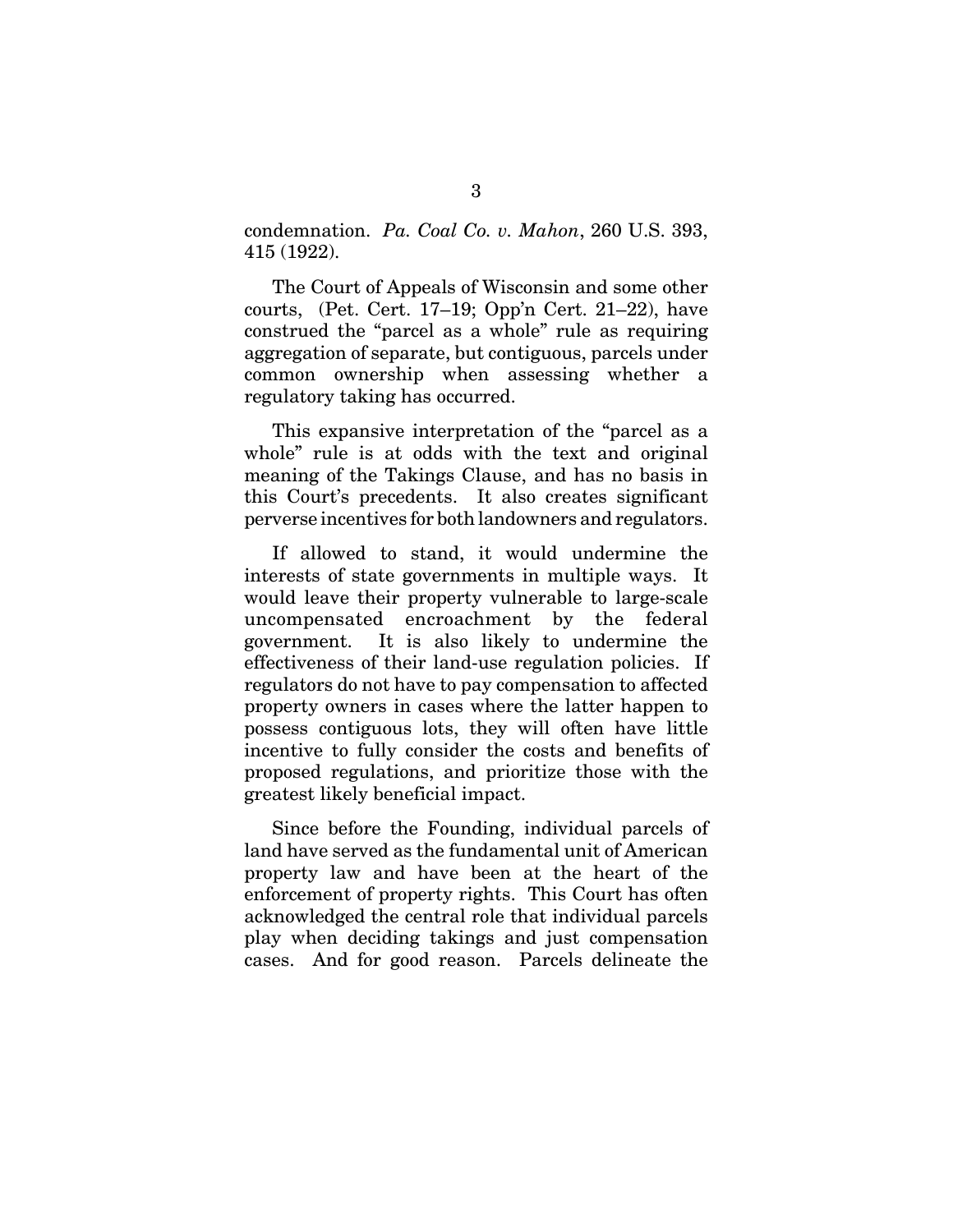tangible boundaries within which property rights exist and the physical space to which regulations extend. Aggregating contiguous parcels under common ownership into a single super-parcel will undermine traditional notions of property rights, have deleterious economic consequences, and encourage the undisciplined regulation of individuals' and states' property.

#### **ARGUMENT**

**I. Aggregating Separate Parcels for Takings Analysis Has No Basis in Text, History, or Precedent.**

# **A. The Wisconsin Rule Goes Against the Text and Original Meaning of the Takings Clause.**

The text of the Takings Clause is simple. It forbids the "taking" of "private property" without "just compensation." U.S. CONST. amend. V. Nothing in the text indicates that the requirement of just compensation might be waived if the owner of the property at issue also happens to own other property nearby. What matters is whether property has been "taken," not whether the owner still has the use of the lot next door. Any other approach makes a hash of the text, and diverts the regulatory takings analysis from the actual effect of the regulatory action on the actual piece of property at issue, to focusing on the identity of the landowner and other property he or she may happen to own.

The original understanding of the Takings Clause fully accords with the text on this crucial issue. The Founders were committed to a natural law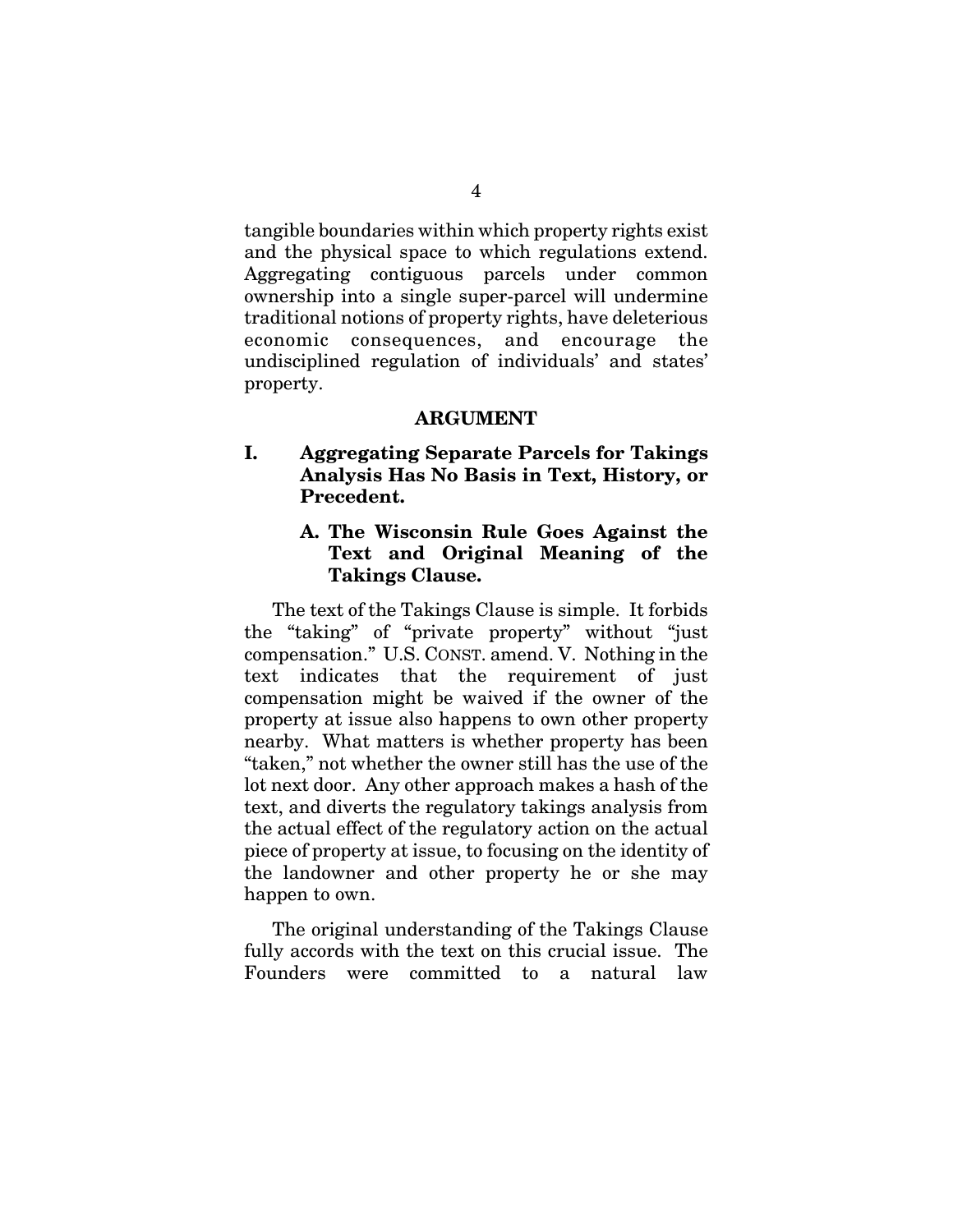interpretation of property rights and the Takings Clause, under which regulatory restrictions on the use and control of property qualify as compensable takings—except in unusual circumstances where the regulations prevented common-law nuisances or other similar threats to public health and safety. *See* Eric Claeys, *Takings, Regulations, and Natural Property Rights,* 88 CORNELL L. REV. 1549, 1561–65 (2003) (describing the Founding-era view); James W. Ely, Jr., *"Poor Relation" Once More: The Supreme Court and the Vanishing Rights of Property Owners*, 2005 CATO SUPREME COURT REVIEW 39, 40–41 (same). As James Madison, the "father of the Constitution" who also went on to author the Takings Clause, put it, "Government is instituted to protect property of every sort." James Madison, *Property* (1792), *in* THE FOUNDERS' CONSTITUTION 1:598 (Philip Kurland & Ralph Lerner eds., Univ. Chicago Press  $1987$ <sup>1</sup>

There is no reason to think that the Founding generation believed that the natural property rights protected by the Takings Clause could somehow be overridden or abridged in cases where the owner also has another lot adjacent to the one being taken. To the contrary, such an arbitrary limitation on property rights would severely undermine the purpose of the just compensation requirement of the Takings Clause: preventing the government from seizing property without paying for it.

<sup>&</sup>lt;sup>1</sup> On Madison's key role in drafting and enacting the Takings Clause, *see* AKHIL REED AMAR,THE BILL OF RIGHTS: CREATION AND RECONSTRUCTION 77–78 (1998).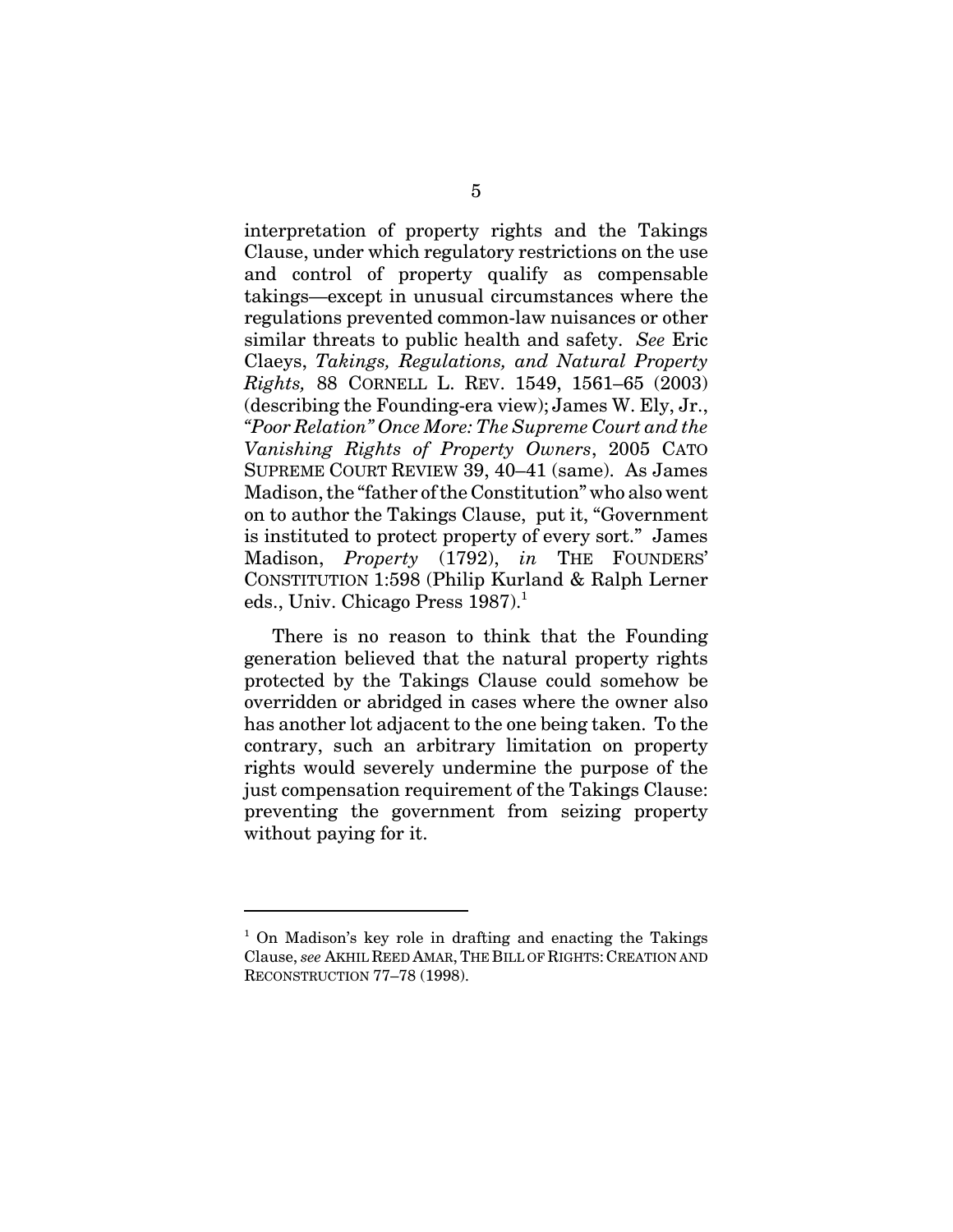## **B. The Wisconsin Rule Goes Against Historical Practice and Early Court Decisions.**

Unsurprisingly, there is little if any historical foundation for treating contiguous parcels under common ownership as a single super-parcel for takings purposes. Indeed, even when limited to a single parcel analyzed alone, the "parcel as a whole" rule has little historical grounding. *See* Steven J. Eagle, *The Parcel and Then Some: Unity of Ownership and the Parcel As A Whole*, 36 VT. L. REV. 549, 549–50 (2012) (discussing the "parcel as a whole" rule and arguing that it lacks foundation in traditional property law). As a leading academic defender of the rule has recognized, the "parcel as a whole" rule "is an invention of the United States Supreme Court." David A. Dana, *Why Do We Have the Parcel-as-a-Whole Rule?*, 39 VT. L. REV. 617, 624 (2015); *cf.* William W. Wade, Penn Central*'s Economic Failings Confounded Takings Jurisprudence*, 31 URB. LAW. 277, 278 (1999) ("The parcel-as-a-whole notion became a bedrock takings precedent with no precedent, justification, or empirical underpinnings."). That alone should give the Court pause before reflexively extending such an ahistorical principle into new territory.

The Anglo-American system of property law has been built upon the rule of treating separate parcels separately.<sup>2</sup> "A land parcel, in contrast to an

<sup>2</sup> *See* James Charles Smith, *Some Preliminary Thoughts on the Law of Neighbors*, 39 GA. J. INT'L & COMP. L. 757, 758 (2011) ("A fundamental characteristic of real property law, one that is definitional in nature, is that its subject matter consists of land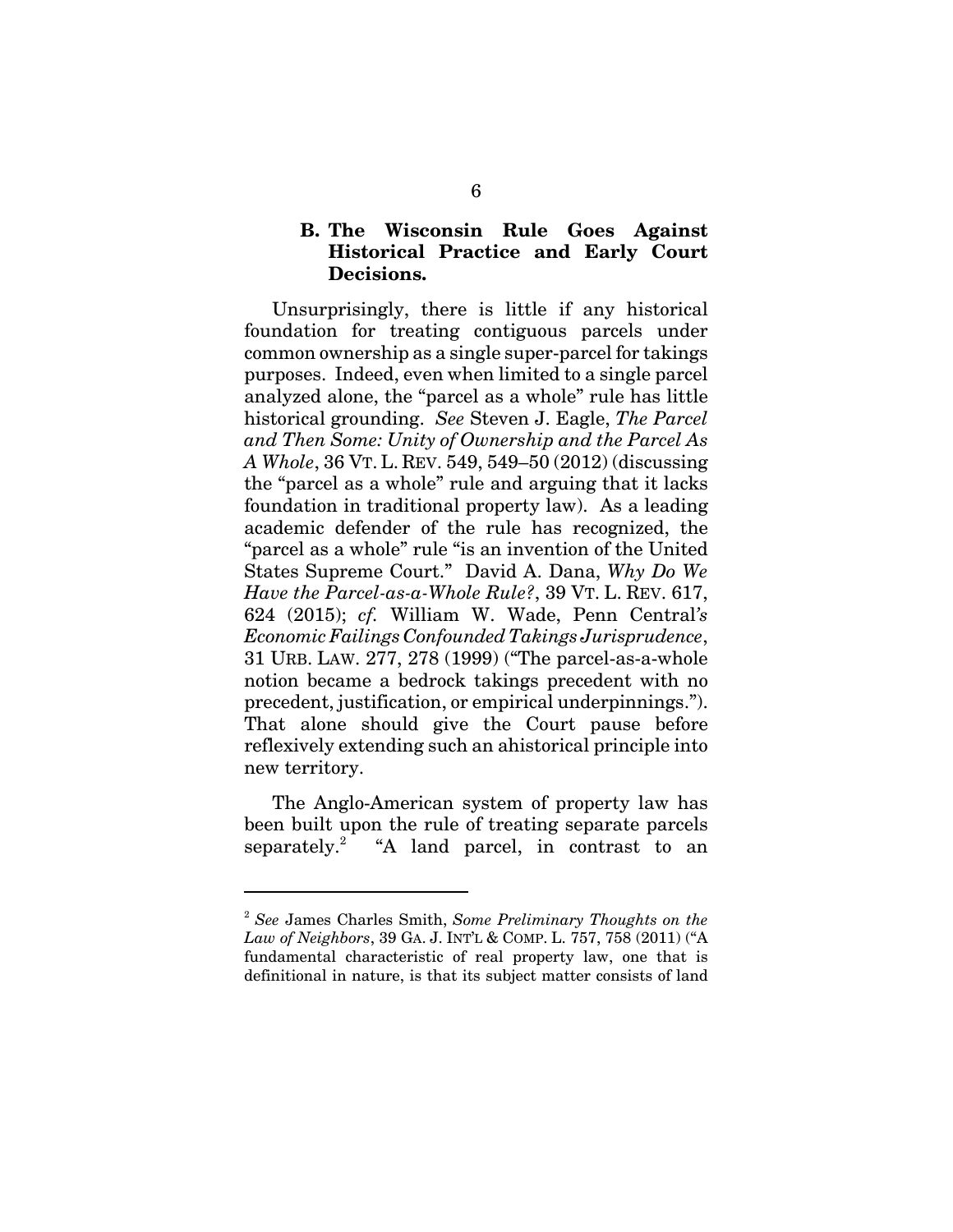ownership interest such as a fee simple estate, is not an abstraction. Each land parcel has a physical reality, and virtually all land parcels abut other parcels. Each parcel has one particular location, defined by its proximity to other pieces of property." Smith, *supra* note 2, at 758 (footnote omitted). Generally, metes and bounds set the perimeter of a parcel and delineate the physical boundary between the landowner's rights and the rights of others, including the government. *See id*. at 765; *Tahoe-Sierra Pres. Council, Inc. v. Tahoe Reg'l Planning Agency*, 535 U.S. 302, 331–32 (2002).

It is a basic truism of real estate law that every plot of land is different. This is one of the reasons why a breach of contract for the sale of land requires a remedy of specific performance, whereas most other breaches of contract require only money damages. "Land is intrinsically non-substitutable, as compared to \$100 notes or shares or grains of rice. Each plot of land will have its own specific attributes, which mean that the plot is not, and can never be identical with another plot, even if it is part of a … development where all the [tracts] are similar." KATY BARNETT, ACCOUNTING FOR PROFIT FOR BREACH OF CONTRACT: THEORY AND PRACTICE 90 (2012).

The separateness of parcels is an inescapable principle in early American case law. From early on, courts emphasized the significance of separate parcels in eminent domain and condemnation proceedings.

parcels"); *see also Lucas v. S.C. Coastal Council*, 505 U.S. 1003, 1016 n.7 (1992) ("[T]he 'interest in land' that Lucas has pleaded (a fee simple interest) is an estate with a rich tradition of protection at common law ….").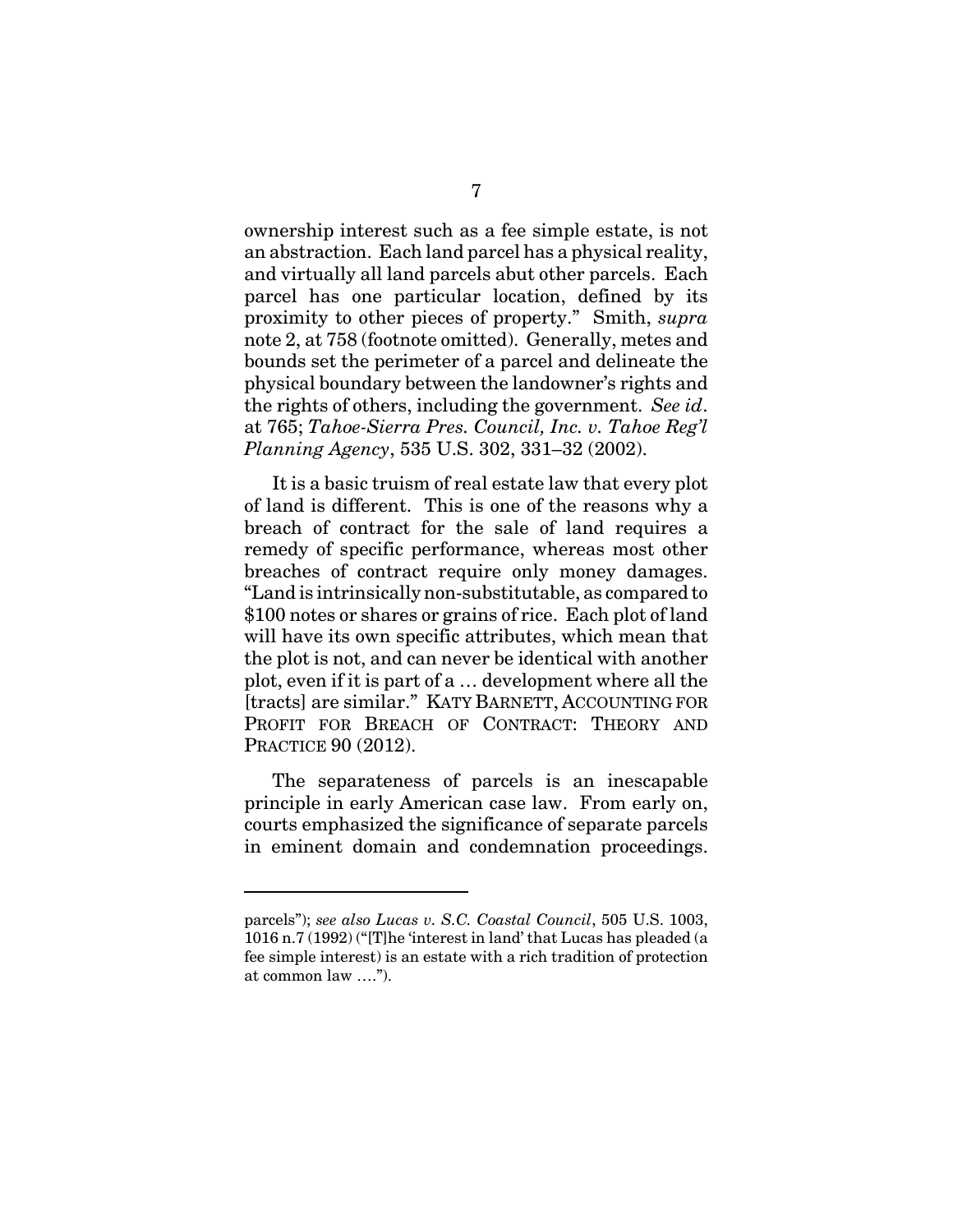The Supreme Court of Minnesota's early ruling in *Wilcox v. St. Paul & N. P. Railway Co.*, 29 N.W. 148 (Minn. 1886), is instructive. There, with the municipality's blessing, a railway company entered upon the street adjacent to two lots (lots 1 and 10) owned by Wilcox and constructed a railroad. *Id*. at 149. Wilcox sued and claimed damages for the two disturbed lots as well as eight other undisturbed lots (lots 2 through 9) comprising the rest of the block. *Id*.

Acknowledging that the right to compensation "exists only in respect to the tract or parcel of land a part of which is taken," the Minnesota Supreme Court held "in respect to city property, in fact unoccupied, but which appears to have been platted or divided into blocks and lots, nothing more being shown, the property should be treated as lots or blocks, intended for use as such, and not as one entire tract." *Id*. at 149–50. Mere continuity of the parcels was not enough to treat them as one large tract. *Id*. at 149. The court reasoned that the parcels were presumptively separate, and that presumption could only be overcome by demonstrating that the several parcels were put to the same use. *Id*. at 149–50.

Nineteenth and early twentieth century court decisions found that "the weight of authority supports the Minnesota view, which seems to be, in substance, that regularly platted, unoccupied lots are presumed to be, until shown to the contrary, separate tracts, and must be dealt with as such in eminent domain proceedings." *In re Queen Anne Boulevard*, 137 P. 435, 442 (Wash. 1913); *see also Evansville & R.R. Co. v. Charlton*, 33 N.E. 129, 131–32 (Ind. App. 1893) (rejecting rule that owner of "several different lots …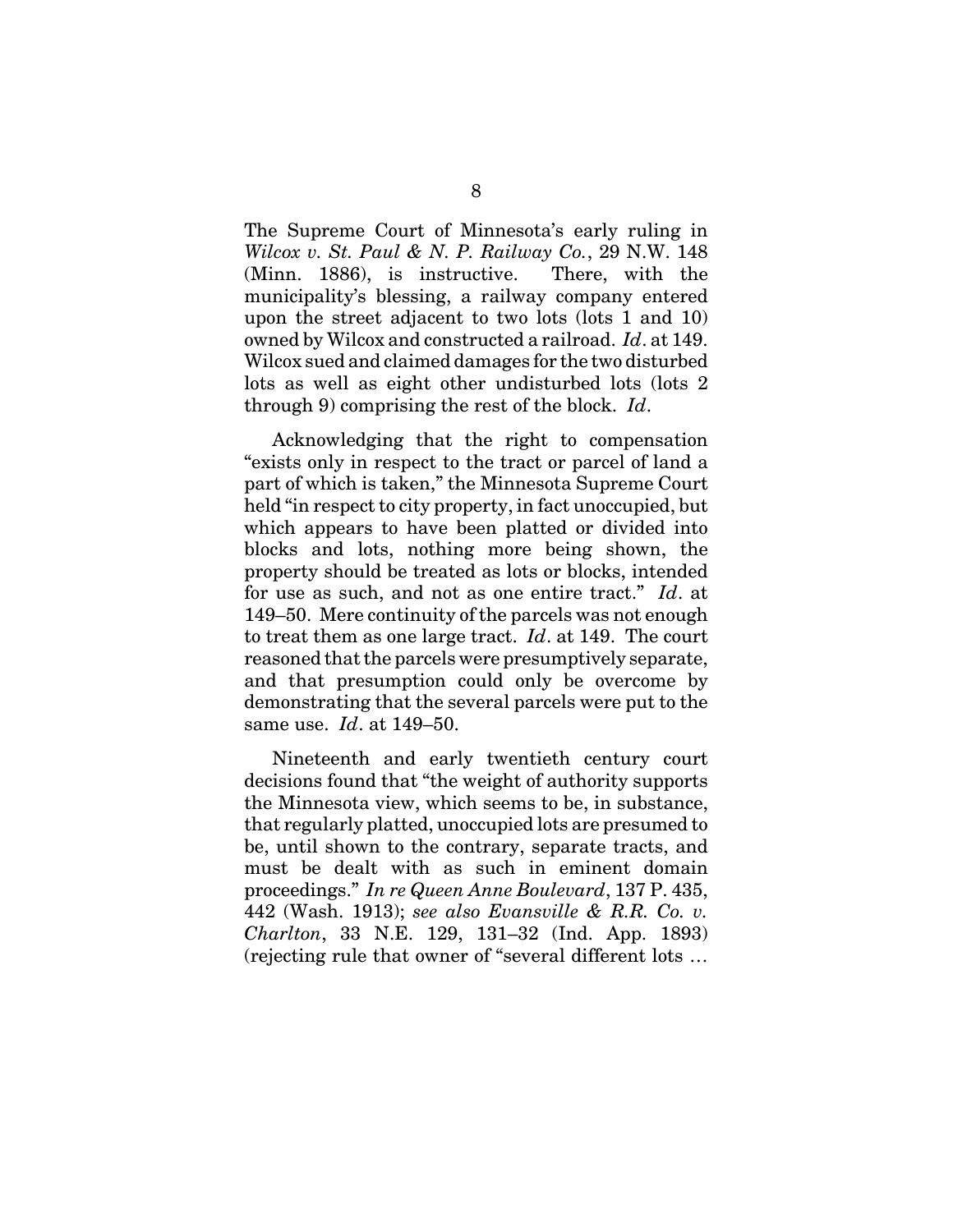[having] no connection therewith, except in so far as they are contiguous to the lots which do abut on the street, … is entitled to recover damages for the depreciation in value of" the merely contiguous lots); *Or. R. & Nav. Co. v. Taffe*, 134 P. 1024, 1028 (Or. 1913) ("It is held that the subdivision of land into lots makes every lot prima facie a separate and distinct tract, and, if the owner claims damages to all or more than the lot taken, he must produce evidence to overcome this presumption."); *N.Y. Mun. Ry. Corp. v. Weber*, 166 N.Y.S. 542, 545 (N.Y. App. Div. 1917), *modified on other grounds*, 123 N.E. 68 (1919) ("Where land not devoted to any special use had been divided into blocks and lots upon a map by the owner of a plot … the property should prima facie be treated as lots and blocks in ascertaining damage, and not as an entire tract ….").

#### **C. The Wisconsin Rule Goes Against this Court's Precedents.**

#### **1.** *Sharp v. United States*

A survey of the legal landscape reveals that this Court's case law reflects the early state court decisions and the historical practice of presumptively respecting the separate division of parcels. In *Sharp v. United States*, 191 U.S. 341, 341–42 (1903), the federal government initiated a condemnation action against one of Sharp's three farms, known respectively as the "Gibbons," the "Dunham," and the "White" farms. The target of the action, the Gibbons farm, consisted of 41.75 acres purchased in 1891. *Id*. at 352. The Dunham and White farms were each 80 acres and purchased in 1880 and 1899, respectively. *Id*.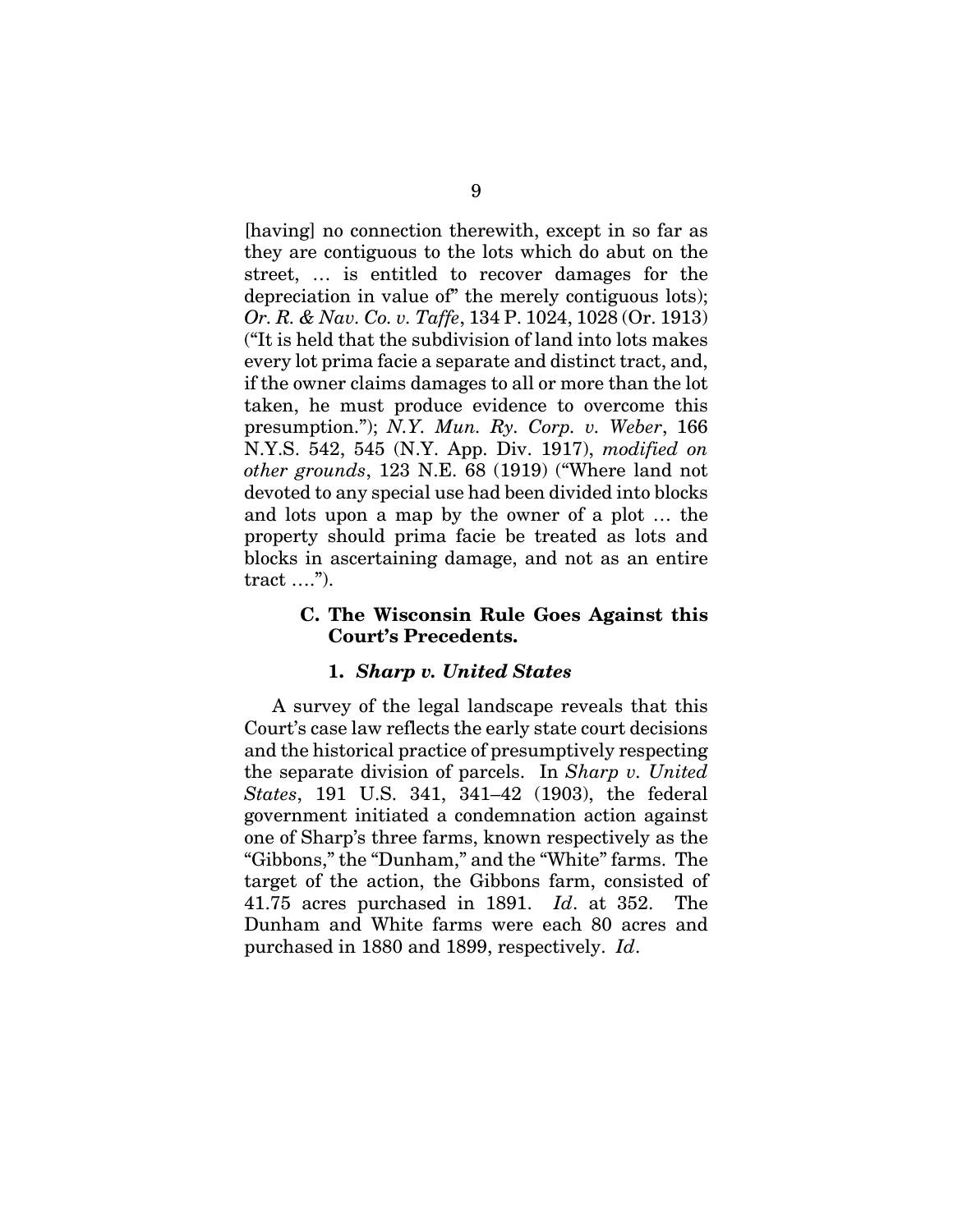This Court noted that the three contiguous tracts came under common ownership "by three separate titles at three distinct times …." *Id*. Even though adjoined, the "tracts of land were absolutely separate and independent farms, having no necessary relation with each other, and the farming on each had been conducted separately, and each farm had its own house and outbuildings." *Id*. at 353.

Despite their distinctiveness, Sharp sought to recover condemnation damages to the Dunham and White farms as a result of the government's taking of the Gibbons farm. *Id*. at 350–51. This Court rejected Sharp's effort. Adopting the reasoning of the court of appeals, this Court explained that, while it may sometimes be difficult to identify "what is a distinct and independent tract," courts analyzing the scope of a taking should focus on "the character of the holding, and the distinction between the residue of a tract whose integrity is destroyed by the taking, and what are merely other parcels or holdings of the same owner …." *Id*. at 354. This Court concluded that Sharp was only entitled to damages by virtue of his ownership of the Gibbons farm because it was "the tract invaded …. His ownership of other lands [was] without legal significance." *Id*. at 355.

Tract "integrity," and whether there has been an "invasion," can only be evaluated with reference to the metes and bounds that establish the physical borders of a single parcel. Identifying the "parcel as a whole" is equivalent to determining the "distinct and independent tract" from which a part is taken. And this Court instructed that the "distinct and independent tract" is to be assessed without reference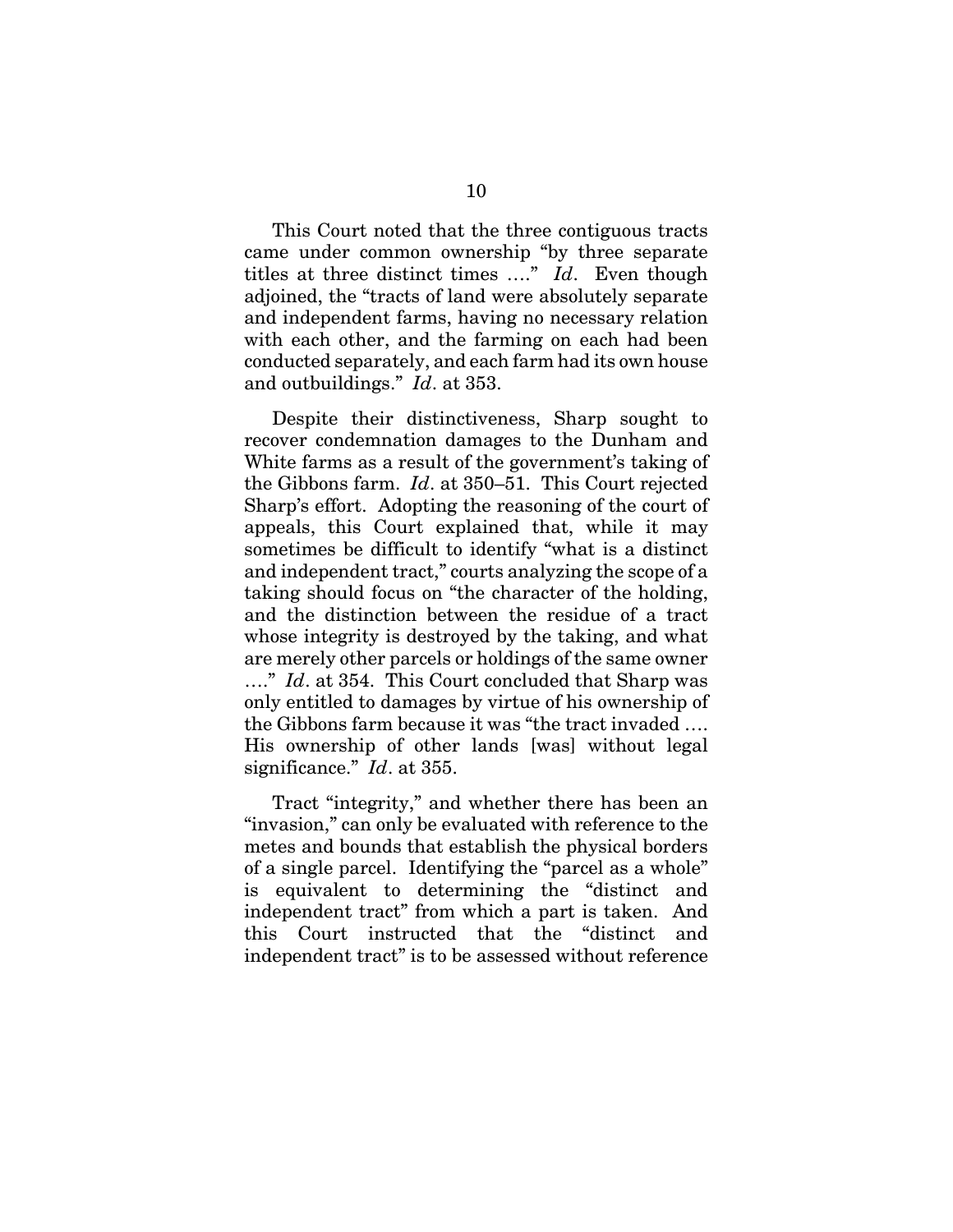to "other parcels or holdings of the same owner …." *Id*. at 354.

The *Sharp* Court provided multiple examples to illuminate the principle. "If A own a single house in a block in a city and the government proposes to take it, is it liable to the owner of the house adjoining for a depreciation in its value by reason of the taking of the house of A for the purposes proposed?" *Id*. at 355. This Court answered negatively because, under the Constitution, no portion of the conjoining property was taken. *Id*. at 355–56. Likewise,

If again, the government seek to take the property of A, consisting of a single house in a city, and he has also acquired, through a separate title and at a different time, houses adjoining, would the government be liable to A for the damage sustained by that other property on account of the use the government proposes to make of the property taken? Or again, if A purchase a block of vacant lots in a city from one source and at one time and erect a row of buildings thereon, and one building the government seeks to take, would the government be liable for the damages sustained by the other houses by reason of the uses to which it would put the building taken?

*Id*. at 356.

The Court cited *Lincoln v. Commonwealth*, 41 N.E. 489 (Mass. 1895) and *Wellington v. Boston & M.R.R*., 41 N.E. 652 (Mass. 1895) as sources of possible answers to these questions. *Sharp*, 191 U.S. at 356.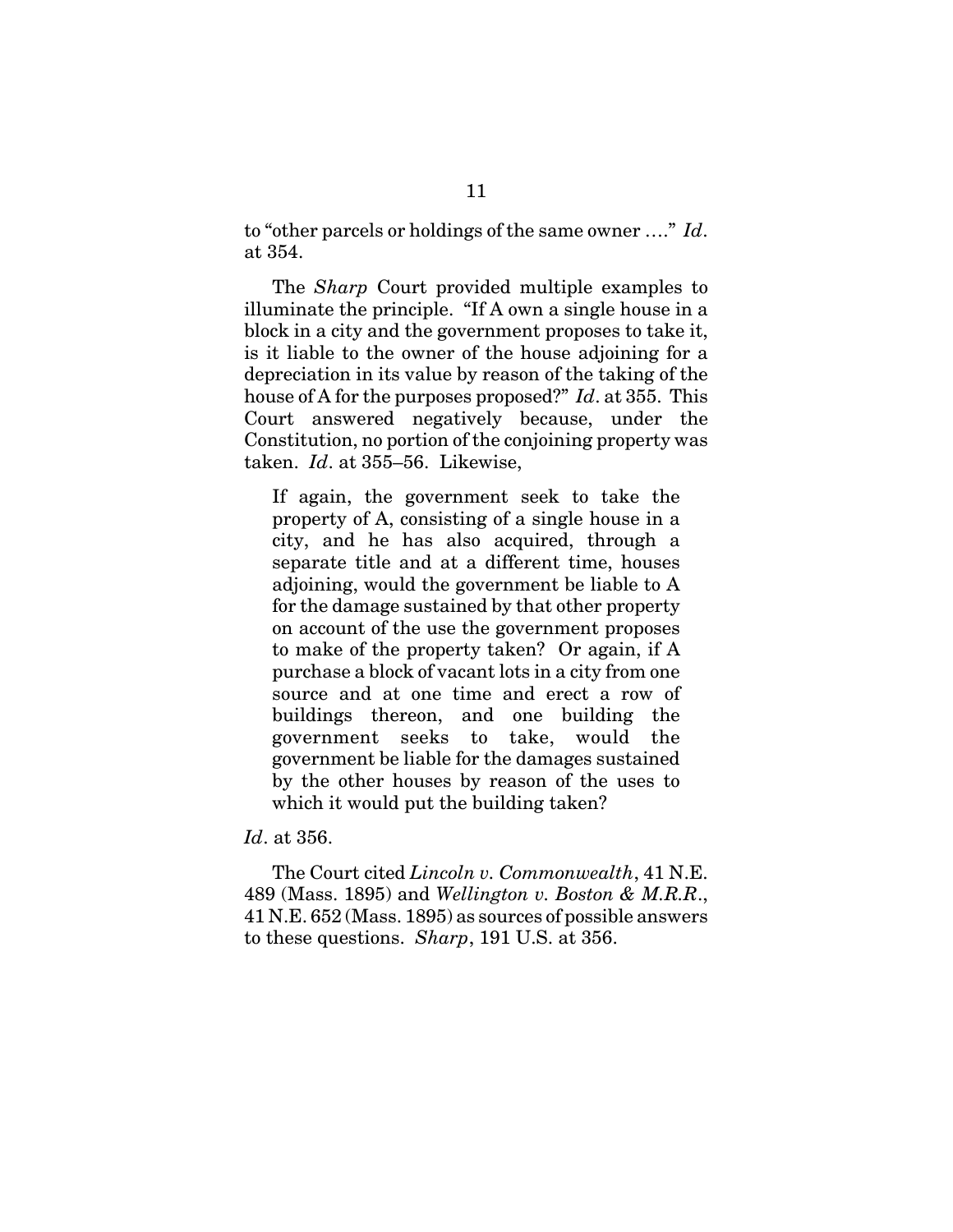*Lincoln* held "[t]he lot from which a part is taken is considered as one whole …." 41 N.E. at 491. Thus, divided parcels of land, even if contiguous, are regarded as distinct unless they are used as one for practical purposes. *Id.* at 492. *Wellington* agreed that parcels will be treated as separate and distinct when they are actually divided by (amongst other things) "recorded paper lines" and there is no evidence that they are used together or held out for sale as one parcel. 41 N.E. at 652.

There is no legitimate reason to treat differently the aggregation of parcels for purposes of computing just compensation from the aggregation of parcels for purposes of identifying a taking in the first instance. Indeed, the Wisconsin Court of Appeals offered none. Pet. App. A-11–12. There is no historical or equitable basis to place the burden on a landowner to rebut the presumption of parcel distinctiveness to obtain compensation (*Sharp* and *Wilcox*) without placing the same burden on the regulator to avoid a taking and the payment of just compensation.

#### **2.** *Penn Central*

*Sharp*'s emphasis on the need to identify the appropriate parcel was not directly cited in *Penn Central Transportation Co. v. City of New York*, 438 U.S. 104 (1978). Yet the borders of Penn Central's "parcel" were a crucial implicit factor in the Court's application of the newly announced "parcel as a whole" rule. The Court described the Grand Central Terminal property as being bounded to the north by the Pan-American Building, to the east by the Commodore Hotel, to the west by Vanderbilt Avenue, and to the South by 42nd Street*. Id.* at 115. Notably, Penn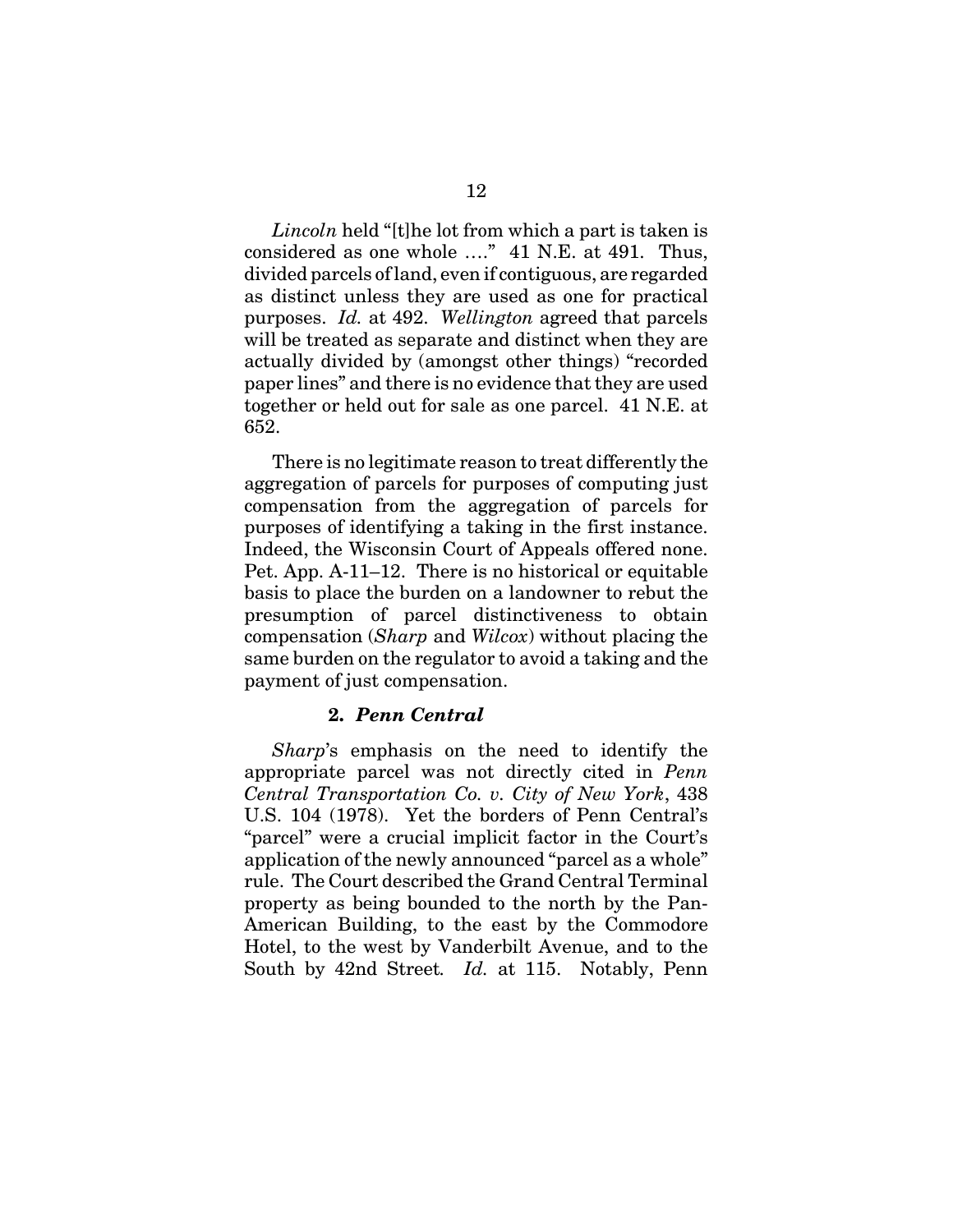Central owned the neighboring Commodore Hotel and Pan-American Building. *Id*.

Throughout the opinion, the word "parcel" was coextensive with the entire terminal as described. *See, e.g., id*. at 129 ("They accept for present purposes both that *the parcel of land* occupied by Grand Central Terminal must, in its present state ….") (emphasis added); *id*. ("They also do not dispute that the restrictions imposed on *its parcel* are appropriate means ….") (emphasis added); *id*. at 130 ("irrespective of the value of the remainder of *their parcel*, the city has 'taken' their right to this superadjacent airspace") (emphasis added); *id*. at 135 ("the Landmarks Law neither exploits *appellants' parcel* for city purposes nor arises from any entrepreneurial operations …. [it] permit[s] appellants to use the remainder of *the parcel* in a gainful fashion") (emphases added); *id*. at 136 (describing "use of the parcel" "as a railroad terminal containing office space and concessions").

Superficially, the Court may have appeared to give the "parcel as a whole" a wider definition. It stated that the "parcel as a whole" consisted of "the city tax block designated as the 'landmark site.'" *Id*. at 130–31. But the definition of "landmark site" under the applicable ordinance was akin to the test historically used in the *Sharp* and *Wilcox* cases. The ordinance provided that a "landmark site" was "[a]n improvement parcel or part thereof on which is situated a landmark and any abutting improvement parcel or part thereof *used as and constituting part of the premises* on which the landmark is situated …." *Id*. at 111 n.10 (emphasis added). In other words, the ordinance (like this historical practice) would allow aggregation of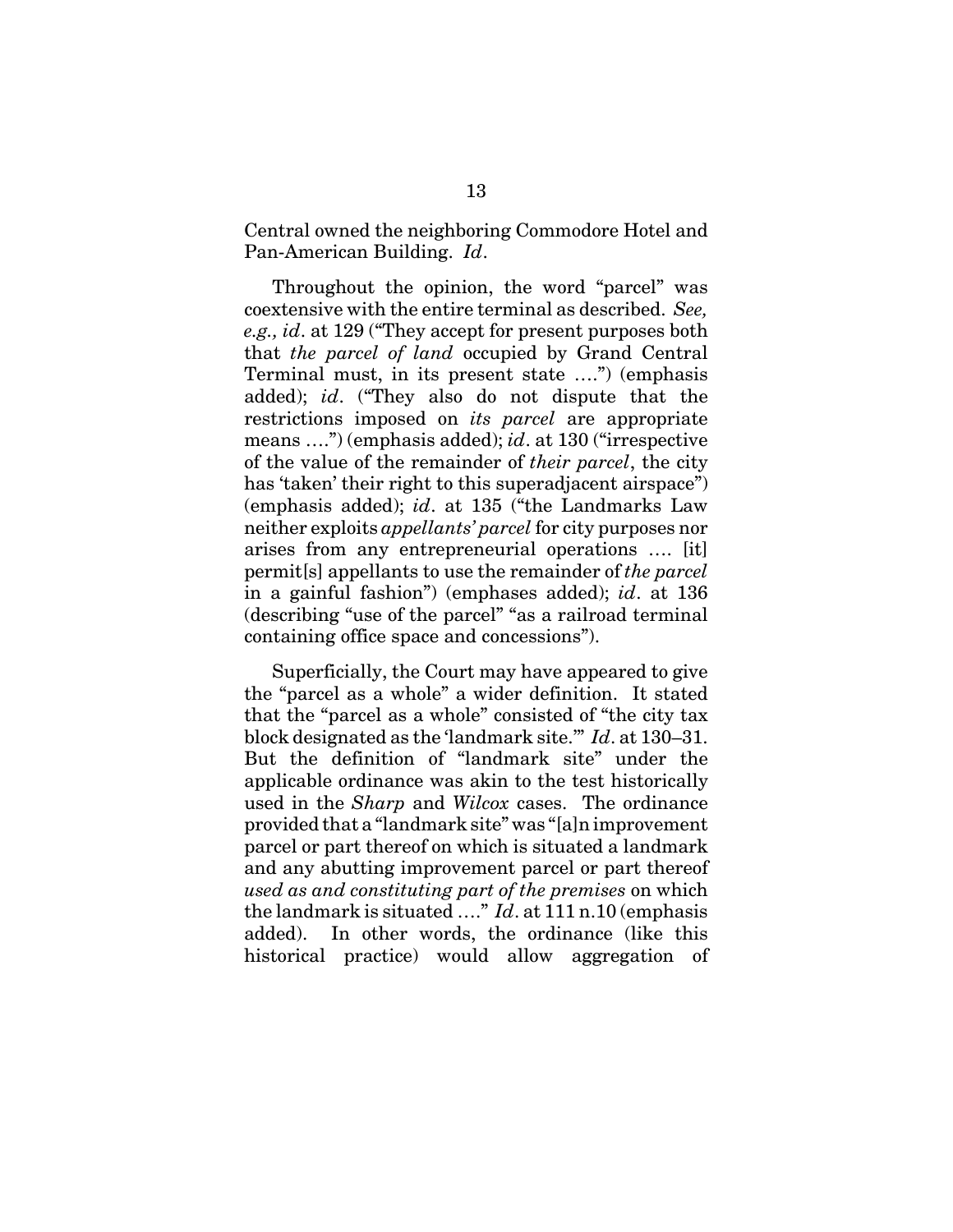contiguous parcels for one "landmark site" if they were put to the same use.<sup>3</sup>

There was no suggestion in *Penn Central* that the Commodore Hotel or the Pan-American Building were, or should have been, aggregated in the takings analysis simply because they were contiguous parcels under common ownership.<sup>4</sup> *Penn Central* does not support the proposition, adopted by the Wisconsin Court of Appeals, that "contiguousness is the key factor" or that there is "a well-established rule that contiguous property under common ownership is considered as a

<sup>3</sup> The D.C. Circuit adopted a similar interpretation of *Penn Central,* when it ruled that "[a]bove all, the parcel should be functionally coherent. In other words, *more should unite the property than common ownership by the claimant*." *Dist. Intown Props. Ltd. P'ship v. District of Columbia*, 198 F.3d 874, 880 (D.C. Cir. 1999) (emphasis added).

<sup>4</sup> Concurring in part and concurring in the judgment in *Suitum v. Tahoe Regional Planning Agency*, 520 U.S. 725, 747–49 (1997), Justice Scalia addressed the claim that Penn Central's ability to transfer development rights to its other properties was considered on the takings side of the equation under the auspices of assessing the "the impact of the regulation." He expressed skepticism that the separate parcels were actually aggregated. *See id*. at 749 ("The relevant land, *it could be said*, was the aggregation of the owners' parcels subject to the regulation (or at least the contiguous parcels); and the use of that land, as a whole had not been diminished.") (emphasis added). But that was the only plausible explanation to avoid overruling that portion of *Penn Central*. *Id*. Justice Scalia was not "supporting" the aggregation of parcels. *Contra* Opp'n Cert. 18–19. In his opinion for the Court in *Lucas*, Justice Scalia characterized *Penn Central*'s framework as extreme and unsupportable. 505 U.S. at 1016 n.7. To the extent *Penn Central* did aggregate contiguous parcels or condone aggregation without a finding of fully unified usage, it should be overruled.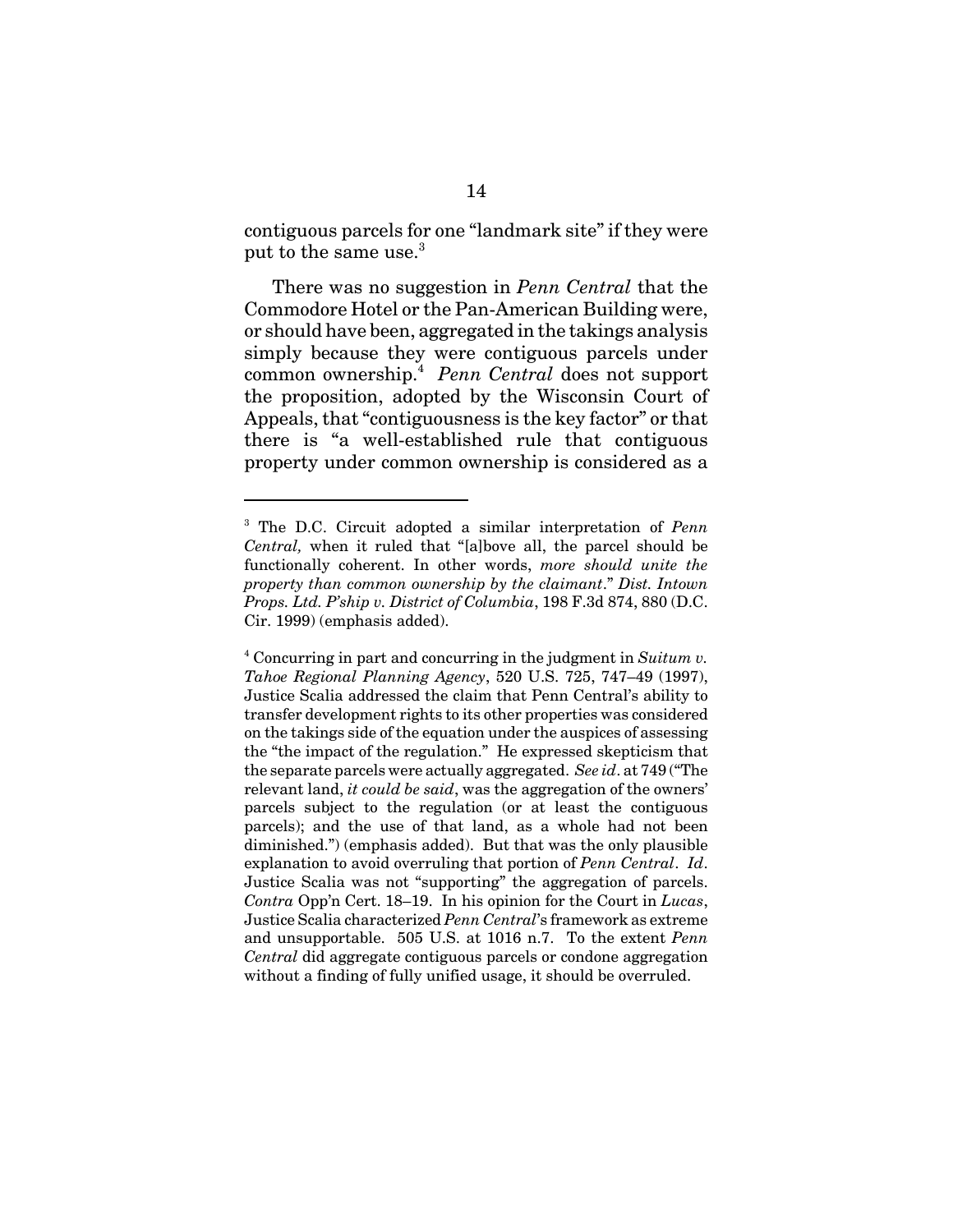whole regardless of the number of parcels contained therein." Pet. App. A-11.

*Penn Central* did note that "[t]aking jurisprudence does not divide a single parcel into discrete segments and attempt to determine whether rights in a particular segment have been entirely abrogated." 438 U.S. at 130 (internal quotation marks omitted). But this Court did not hold the opposite. It did not condone the aggregation of discrete parcels into a single segment to determine whether rights have been entirely abrogated.

*Penn Central* did not repudiate the longstanding rule that contiguous parcels are considered separately unless it is shown that they are put to a common use. The Court ruled that no taking occurred because Penn Central could still extract beneficial use from the landmark site terminal parcel despite the loss of the superadjacent airspace, *not* because Penn Central could still extract beneficial use from *other* adjacent properties. *Id*. at 136–38.

#### **3.** *Keystone Bituminous Coal Ass'n v. DeBenedictis*

The separate consideration of individual parcels continued in *Keystone Bituminous Coal Ass'n v. DeBenedictis*, 480 U.S. 470 (1987), where the Court denied a facial challenge to Pennsylvania's Subsidence Act, in part because there was no evidence of a taking with respect to distinct and identifiable parcels or coalmines. This Court emphasized that "petitioners have not even pointed to *a single mine* that can no longer be mined for profit." *Id*. at 496 (emphasis added).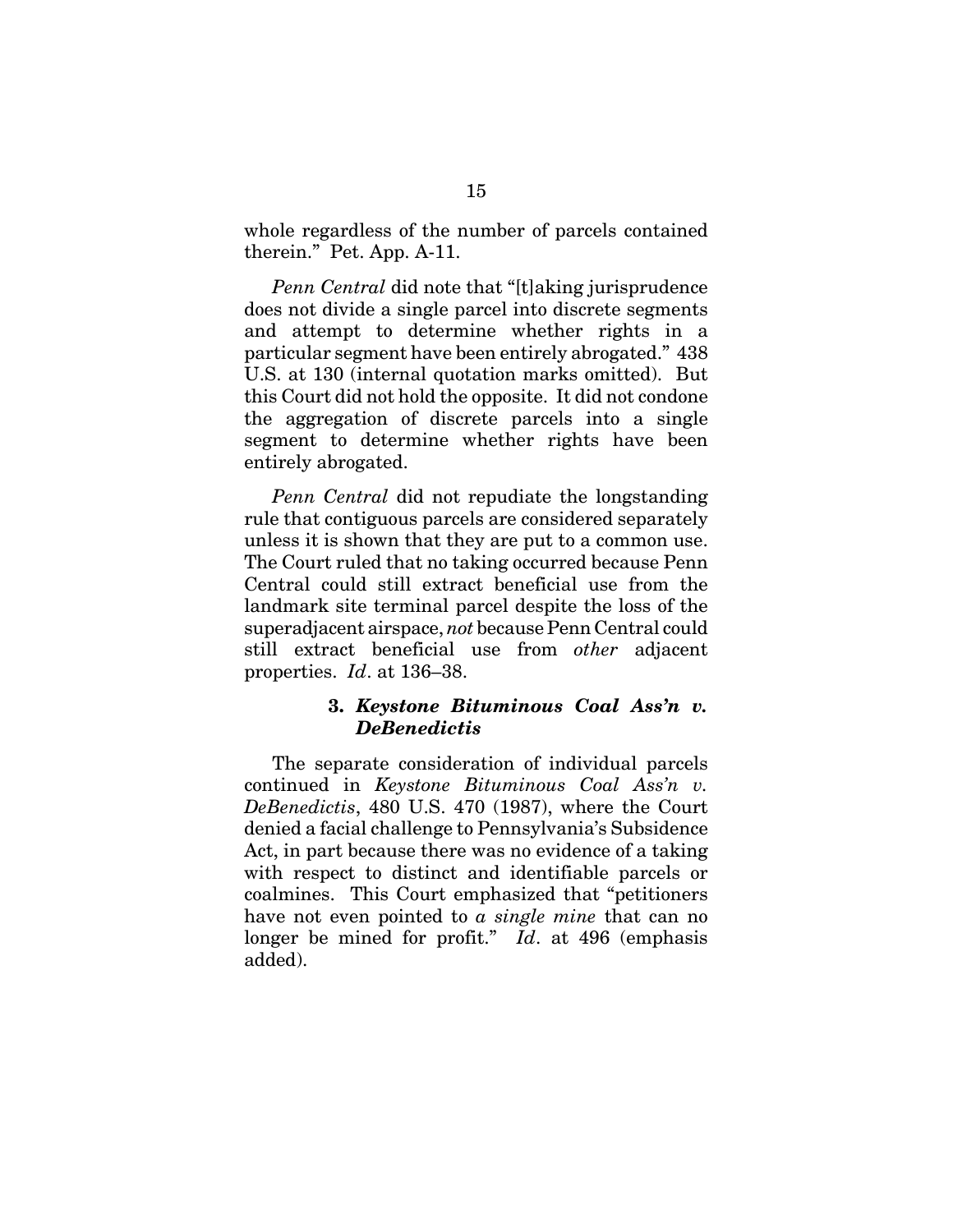Instead, petitioners claimed a taking of 27 million tons of coal spread out over 13 different mines operated by various companies. *Id*. Petitioners "never claimed that their mining operations, or *even any specific mines*, have been unprofitable since the Subsidence Act was passed." *Id*. (emphasis added). There was no evidence that "any specific location" was unprofitable. *Id*. "The 27 million tons of coal do not constitute a separate segment of property for takings law purposes." *Id*. at 498.

This Court distinguished *Keystone* from *Mahon* on the grounds that Justice Holmes' mention of "certain coal" in *Mahon* referred to evidence in the record that six identifiable collieries in the City of Scranton were inoperable due to the regulation. *Id*. at 498–99. In contrast, the *Keystone* Court determined that there was no basis to treat only the coal affected by the regulations "as a separate parcel of property." *Id*. at 498.

*Keystone* confirms that takings must be analyzed within the context of "single," "specific," "separate segments of property"—*i.e.* individual parcels of land.

### **4.** *Lucas v. South Carolina Coastal Council*

This Court in *Lucas* specifically declined to resolve the apparent uncertainty surrounding the property interest against which a taking is measured. But even so, it did reaffirm the importance of the background principles of American property law. *See* 505 U.S. at 1016, 1026–29 & nn.7, 15. Relying on tradition and original understanding, Justice Scalia correctly hypothesized that the answer to the takings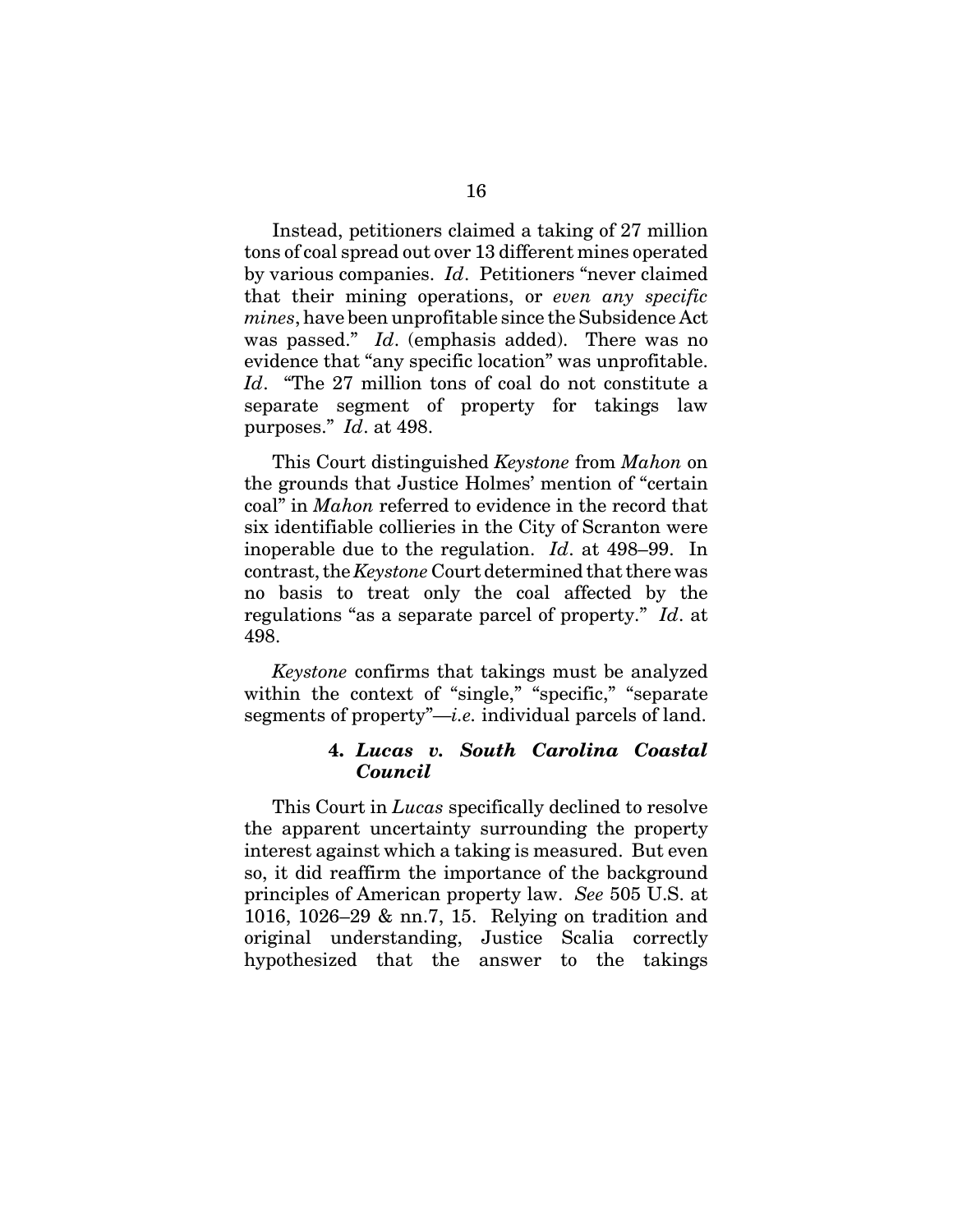denominator conundrum might reside in how states "accord[] legal recognition and protection to the particular interest in land with respect to which the takings claimant alleges a diminution in (or elimination of) value." *Id*. at 1016 n.7.

Justice Scalia's prediction stemmed from "the historical compact recorded in the Takings Clause that has become part of our constitutional culture." *Id*. at 1028. Parcel title was the centerpiece of that culture. "[O]ur 'takings' jurisprudence … has traditionally been guided by the understandings of our citizens regarding the content of, and the State's power over, the 'bundle of rights' that they acquire *when they obtain title to property*." *Id*. at 1027 (emphasis added). An inquiry must be made into the nature of the property owner's estate to ascertain the interests inherent in the property "title to begin with." *Id*. The Court did not need to delve into additional nuances because there was no serious debate that Lucas's two beachfront parcels held in fee simple were interests in land "with a rich tradition of protection at common law …." *Id*. at 1016 n.7, 1020.

*Lucas* also resolves whether aggregation of parcels pursuant to "merger" laws has any constitutional significance for takings purposes. It does not. *Lucas* pronounced that newly enacted legislation or decrees cannot prohibit all economically beneficial use of land without compensation; any such limitation "must inhere in the title itself, in the restrictions that background principles of the State's law of property and nuisance already place upon land ownership." *Id*. at 1029.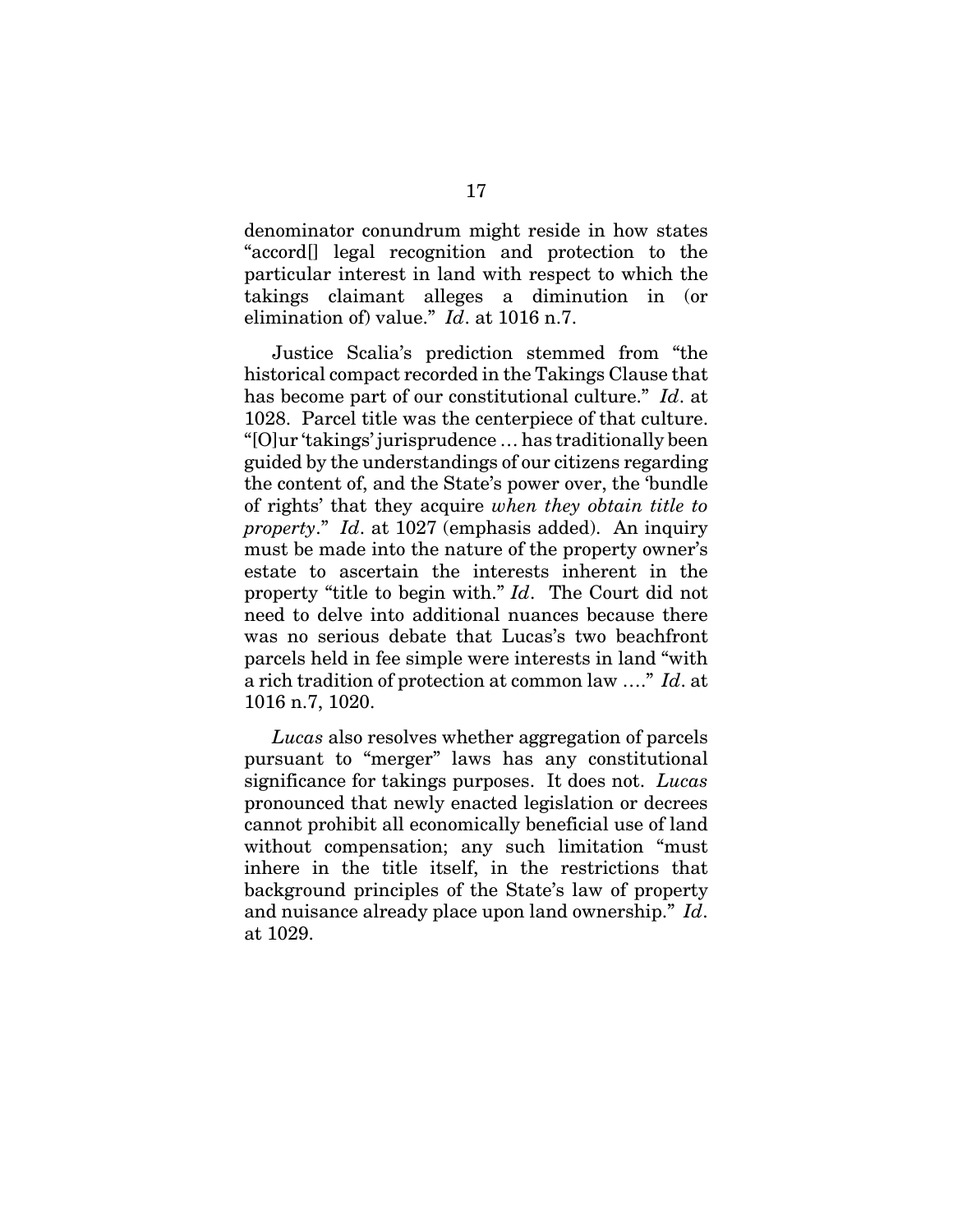*Lucas* therefore reinforces that background principles of property law must be taken into account for takings purposes. And there is a longstanding history of protecting the property rights associated with the title to individual—not aggregated—parcels.

#### **5.** *Palazzolo v. Rhode Island*

After *Lucas*, *Palazzolo v. Rhode Island* reinforced the rule that a subsequent merger ordinance cannot evade a taking by attempting to alter the boundaries of a parcel, which are a fundamental part of the title. *See* 533 U.S. 606, 626–30 (2001) (affirming that the Constitution protects common law property rights, and that states cannot strip an owner of constitutional protections through positive enactments). And to the extent there was any doubt whether a landowner's acquisition of property after enactment of a merger ordinance changed the analysis, *Palazzolo* answered that question in the negative. *See id*. at 627–28 (postenactment transfer of title does not absolve a taking).

In *Palazzolo*, this Court once again recognized the confusion (and the Court's discomfort) surrounding the interpretation of the "parcel as a whole" in the denominator of the takings fraction. *Id.* at 631. And again, the Court did not definitively resolve the controversy. But it did emphasize that the government could not usurp traditional common law rights without paying compensation, even if the statute authorizing such regulation was enacted after the owner acquired the parcel in question. *Id*. at 627–30.

After the landowner in *Palazzolo* subdivided his three adjoining parcels into separate lots and sold some of them, he asserted that a wetlands regulation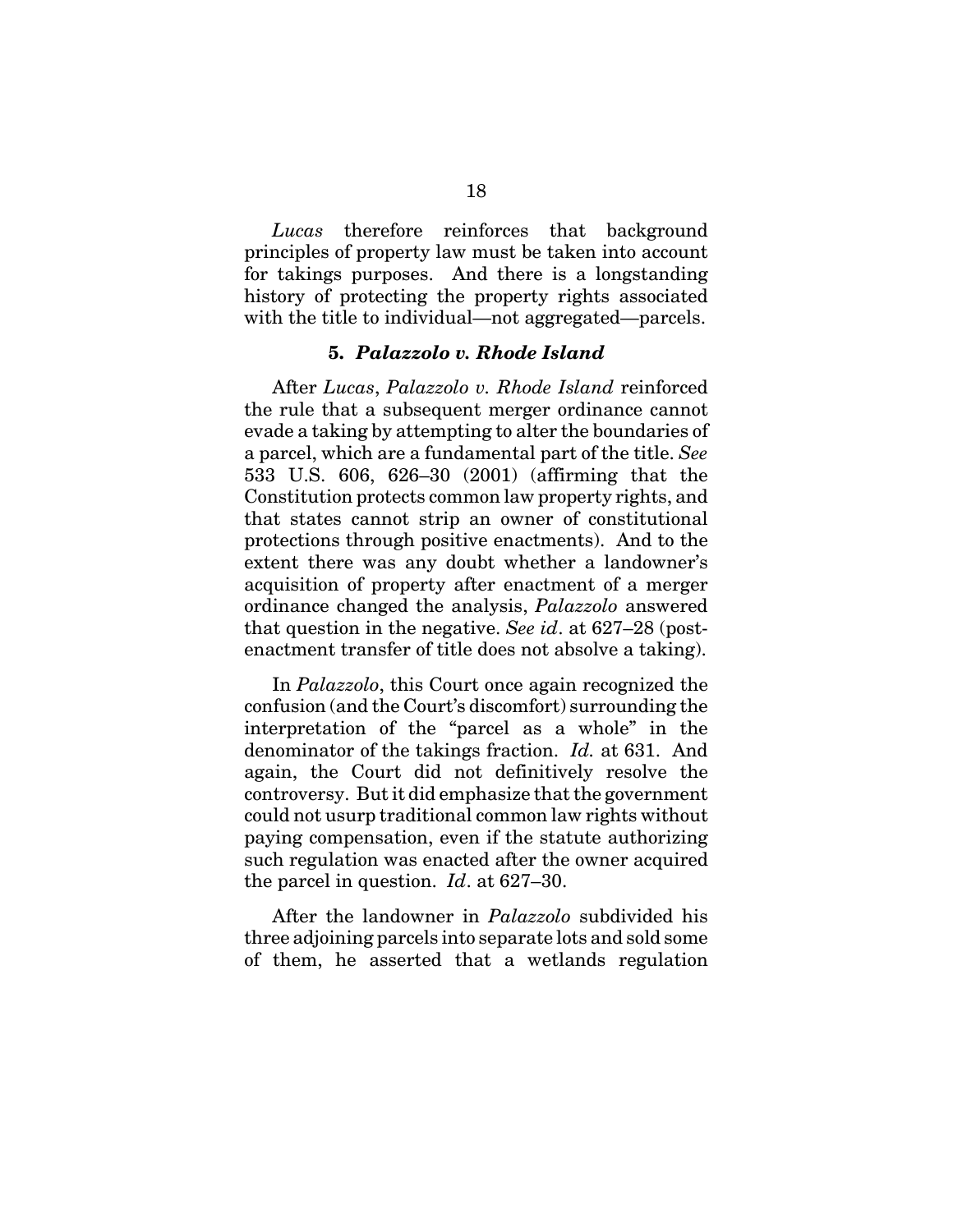effectuated a taking over the entirety of all of the parcels. *Id*. at 613–14, 631–32. Because it was undisputed that one of the parcels retained \$200,000 in development value, the Court agreed that no taking occurred. *Id*. at 631–32. The Court refused the landowner's belated attempt to treat the valueretaining parcel separately from the other parcels because he himself had initially chosen to litigate the case as if they were a single unit. *Id*. at 631–32 ("Petitioner did not press the argument in the state courts, and the issue was not presented in the petition for certiorari. The case comes to us on the premise that petitioner's entire parcel serves as the basis for his takings claim, and, so framed, the total deprivation argument fails."). The Court hinted at a different outcome if the landowner had appropriately litigated each parcel separately. *See id*. at 631–32.

## **6.** *Tahoe-Sierra Preservation Council, Inc. v. Tahoe Regional Planning Agency*

Finally, the Court addressed a sort of converse of parcel aggregation—temporal parcel disaggregation in *Tahoe-Sierra Preservation Council, Inc.*, 535 U.S. at 331. In that case, the Court rejected a *per se* takings claim stemming from two moratoria that precluded development for two years and eight months, respectively. *Id*. at 306–07, 341–42. The Court indicated that a *per se* taking could not be established by "conceptually severing" the 32-month time period that development was prohibited from each landowners' fee simple estate to assert that the moratoria were actionable takings during the time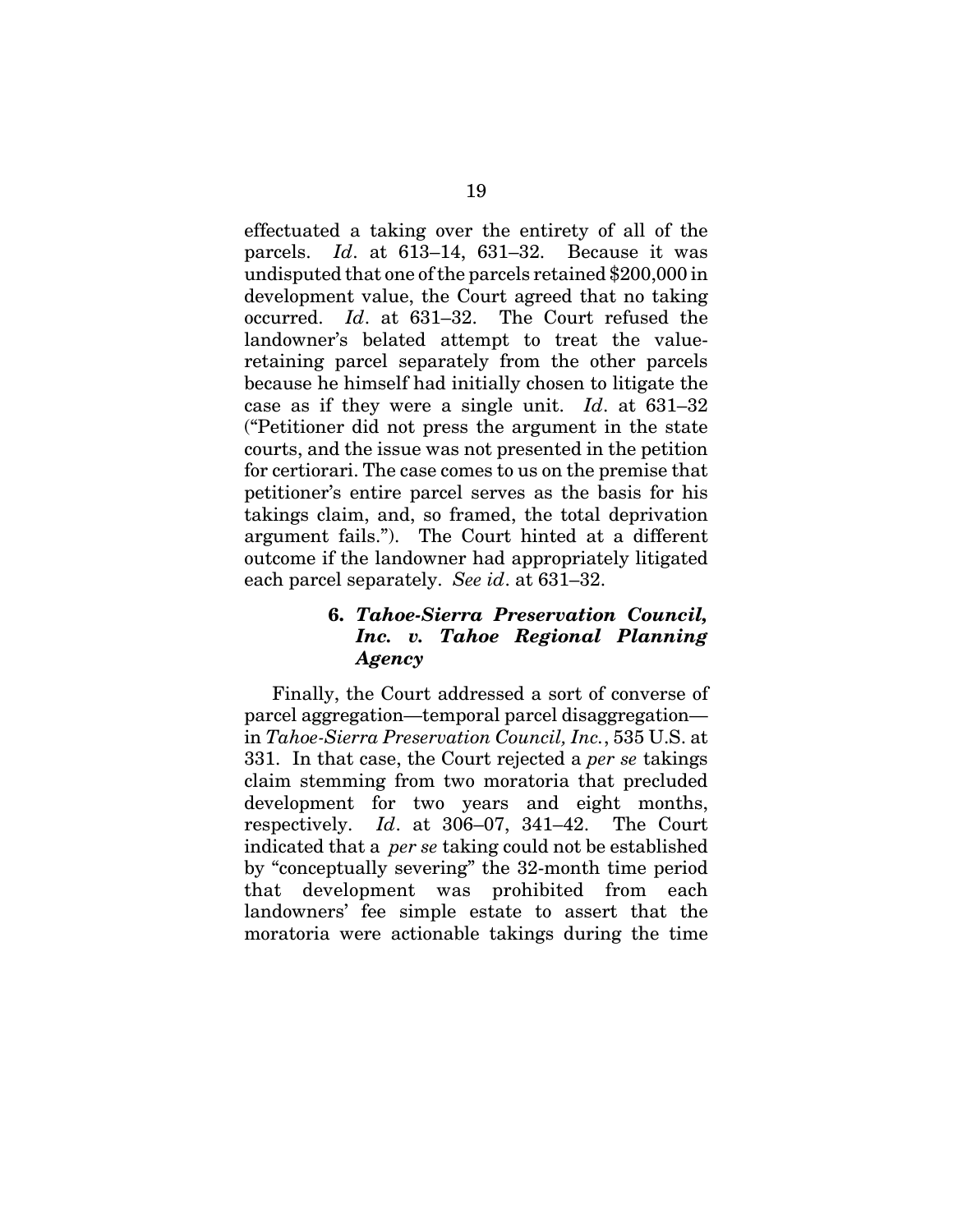period in which development was forbidden. *Id*. at 318, 330–31.

Importantly, the Court held "[a]n interest in real property is defined by the metes and bounds that describe its geographic dimensions and the term of years that describes the temporal aspect of the owner's interest." *Id*. at 331–32 (citing RESTATEMENT OF PROPERTY §§ 7–9 (1936)). Consequently, this Court concluded that there is a taking of the "parcel as a whole" when the landowner is deprived of the entire area defined by the metes and bounds. *See id*. at 332 ("Hence, a permanent deprivation of the owner's use of the entire area is a taking of 'the parcel as a whole' ….").

The Court postulated that some of the landowners might have been able to prove a taking had they "challenged the application of the moratoria to their *individual parcels*, instead of making a facial challenge …." *Id*. at 334 (emphasis added). Thus, *Tahoe-Sierra* is a strong reminder that individual parcels are considered as the "parcel as a whole" for takings purposes.

\* \* \*

This Court's precedents from *Sharp* through *Tahoe-Sierra* demonstrate that the individual parcel has been the basic unit of both American property law and this Court's Fifth Amendment analysis. Not a single one of these decisions—or any other decision of this Court—requires or even permits the aggregation of individual contiguous parcels simply based upon common ownership when identifying the property interest against which a regulation is measured.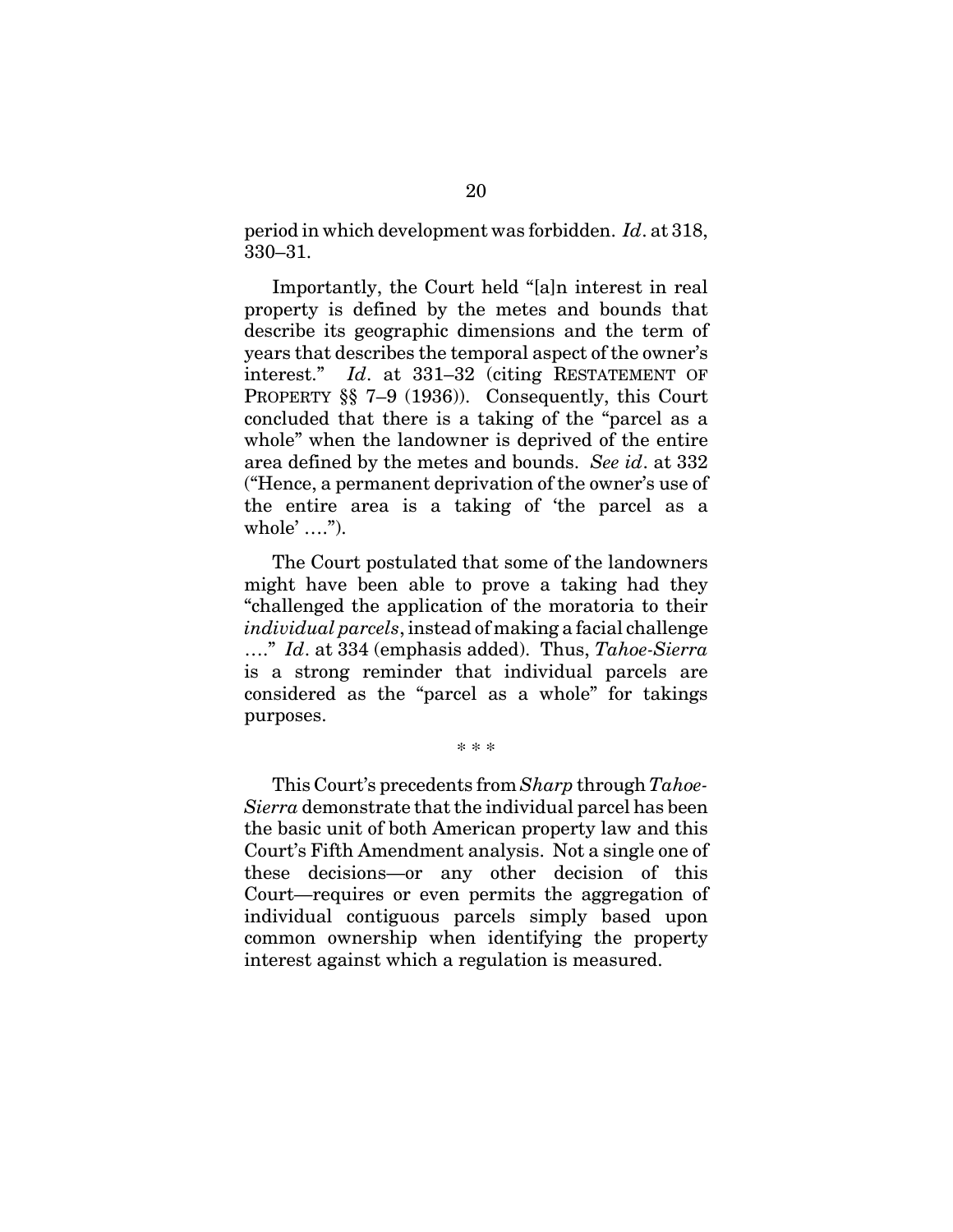This Court should not follow the Wisconsin Court of Appeals in cavalierly bulldozing the boundaries that have long been established by the parceling system. Parcels are the physical and tangible embodiment of the property rights of individuals and states. A weakening of individual property rights under the cloak of the "parcel as a whole" will inevitably erode the rights the Fifth Amendment was enacted to protect.

## **II. Aggregating Separate Parcels for Takings Purposes Creates Perverse Incentives and Inhibits Socially Beneficial Use of Property Rights.**

In addition to history and precedent, there are substantial economic and practical reasons to reject the categorical aggregation of multiple contiguous parcels under common ownership into a unified "parcel as a whole." The application of the "parcel as whole" rule should be strictly limited to minimize the dangers it creates. *Cf.* William W. Wade, *Sources of Regulatory Takings Economic Confusion Subsequent to* Penn Central, 41 ENVTL. L. REP. NEWS & ANALYSIS 10936, 10938 (2011) ("*Penn Central*'s sensible 'parcel-as-awhole' language has created a quagmire of economic confusion.").

This Court has sensibly considered economic implications in cases involving the "parcel as a whole" rule. *See*, *e.g.*, *Tahoe-Sierra Pres. Council, Inc*., 535 U.S. at 339–42. Specifically, the Court has analyzed whether a rule would "foster[] inefficient and illconceived growth," "create a perverse system of incentives," or serve to disadvantage particular landowners or interest groups. *Id*. at 339–42; *see also Lucas*, 505 U.S. at 1019 n.8 ("[O]ur prior takings cases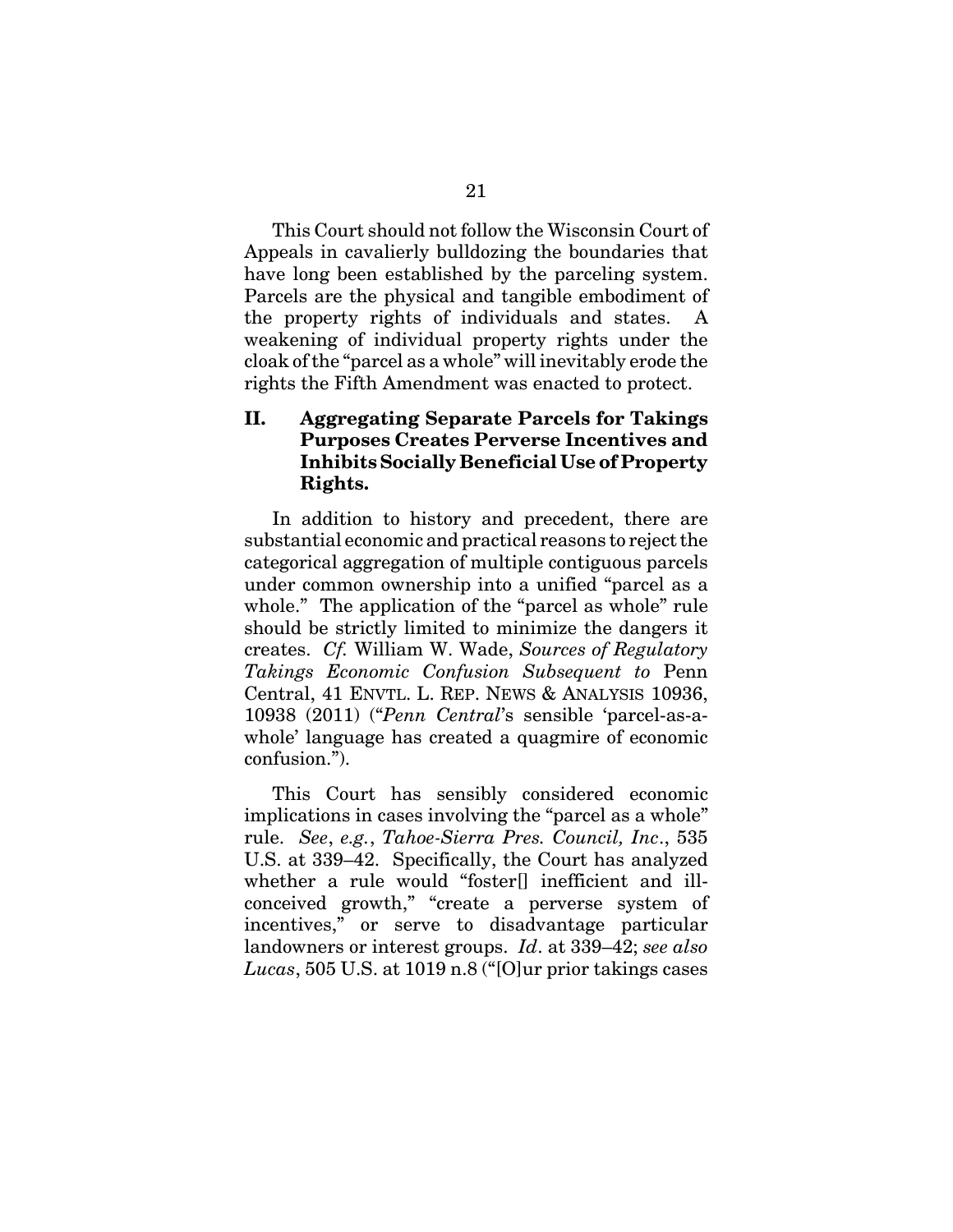evince an abiding concern for the productive use of, and economic investment in, land …."). Aggregating commonly owned contiguous parcels together as part of a unitary "parcel as a whole" goes against these economic considerations.

Blanket aggregation of contiguous parcels with overlapping ownership fosters inefficient and illconceived growth. Society benefits from efficient, cooperative use of contiguous parcels. *See* Eagle, *supra*, at 551. Often, joint exploitation of contiguous parcels creates economic value that could not be realized if each were utilized separately. But a broad interpretation of the "parcel as a whole" rule "punishes the very cooperation that engenders social value." *Id*. It creates a variety of dangerous perverse incentives.

For example, to avoid the risk of uncompensated takings, prospective land purchasers may forego assembling large holdings that could otherwise be put to more productive use. Alternatively, careful buyers will structure purchases of contiguous parcels so that each parcel is owned by a different individual or entity. The forced use of multiple ownership configurations will increase transaction costs and hinder the productive use of land. In some cases, excessive division of property rights can seriously inhibit beneficial land assembly. *See generally* MICHAEL HELLER, THE GRIDLOCK ECONOMY: HOW TOO MUCH OWNERSHIP WRECKS MARKETS, STIFLES INNOVATION, AND COSTS LIVES (2010). Alternatively, potential developers might decide not to purchase contiguous property at all. This too could easily inhibit productive development.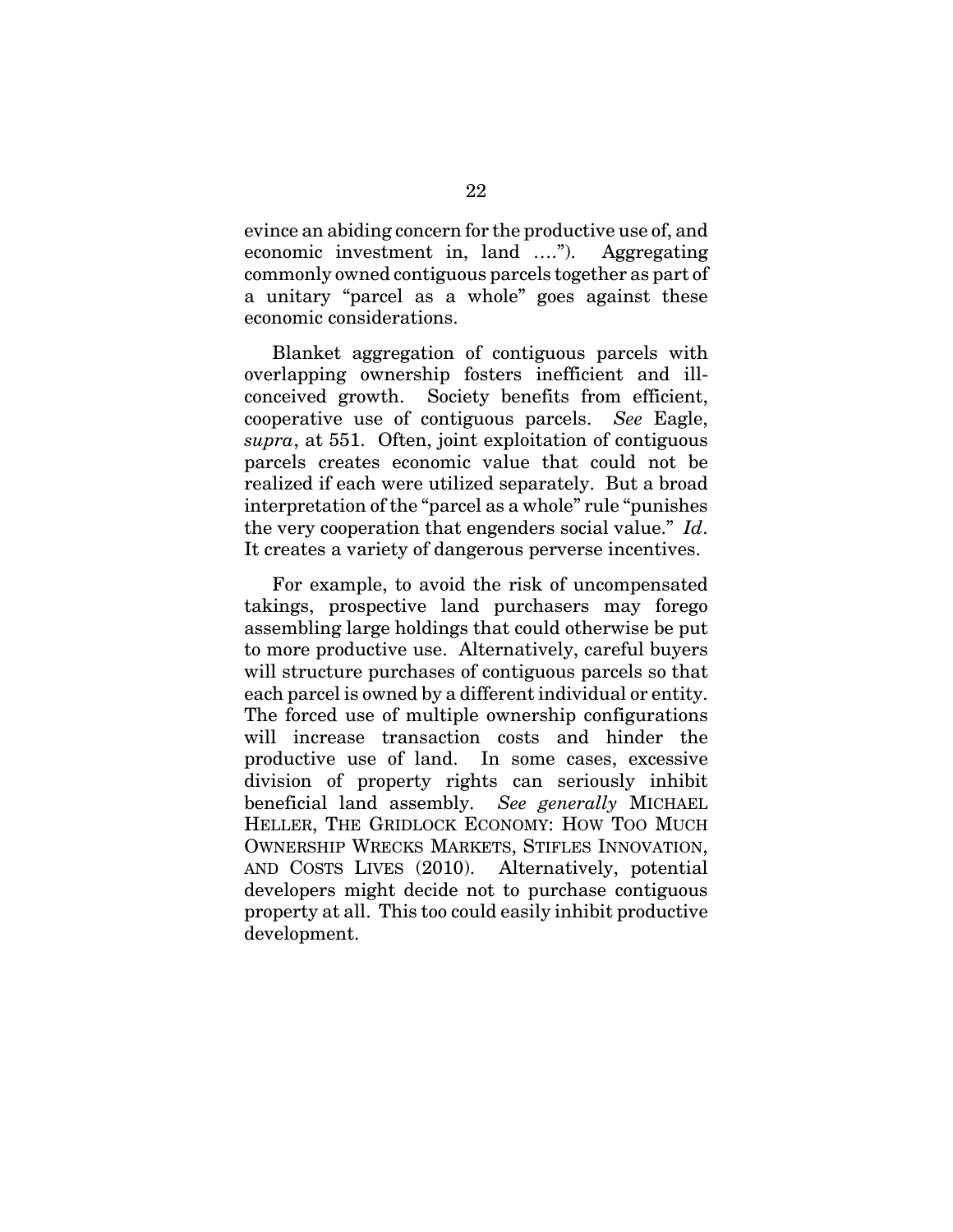The private sector has a variety of effective mechanisms for overcoming potential "holdout" problems that inhibit effective land assembly. *See* ILYA SOMIN, THE GRASPING HAND: *KELO V. CITY OF NEW LONDON* AND THE LIMITS OF EMINENT DOMAIN 90–99 (2015) (describing and analyzing several such strategies). But they require flexible property rights, and the ability to freely purchase separate tracts in order to make them part of a common project. *Id.* "Unless some reason exists why the Takings Clause should be concerned with deterring citizens from owning too much property at once, the quantity of property an owner holds should have nothing to do with whether a regulation of one part of an owner's property is a taking of that part." Eagle, *supra*, at 564.

In addition to inhibiting beneficial assembly projects, the aggregation of parcels for takings purposes creates a perverse incentive to divide property when it is inefficient to do so. Again, landowners may excessively divide their parcels into separate ownership structures to limit exposure to governmental takings. The subdivision of land for the purpose of avoiding uncompensated takings creates potentially serious economic inefficiencies. In some cases, land that might be more effectively managed under a single common owner might be divided into multiple lots with different owners, so as to ensure that each would get compensation in the event of a regulatory imposition by the state.

Such perverse incentives can arise even under a more sensible, narrower interpretation of the "parcel as a whole" rule. The only way to completely eliminate them would be to either abolish the rule or give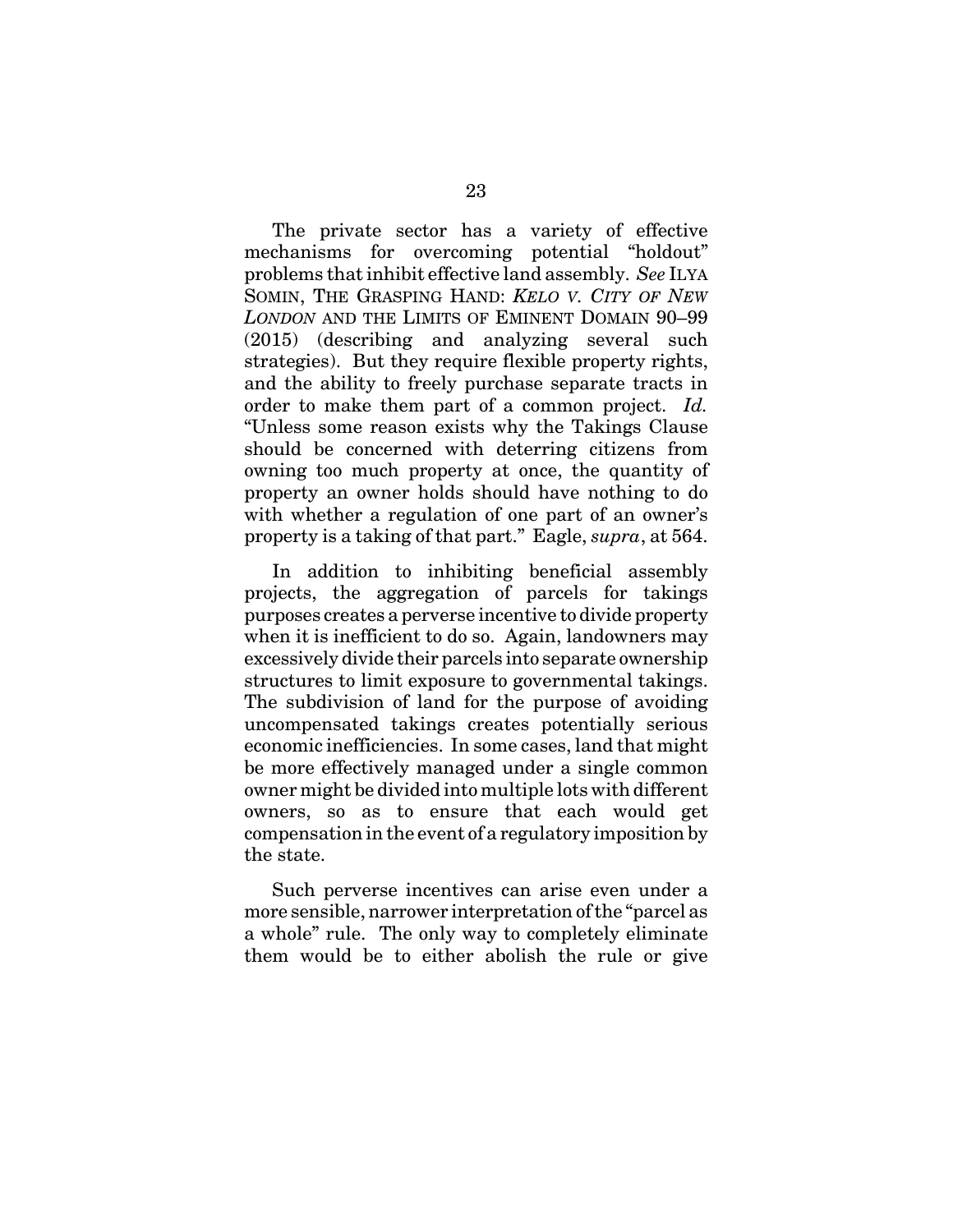government a virtual blank check to take property without compensation. But the risk is greatly exacerbated if the "parcel as a whole" rule is expanded to include all contiguous parcels under common ownership. That is likely to lead to far more assembly problems and inefficient division of property than a rule limited to individual parcels, as traditionally understood.

By contrast, the risk of harmful strategic behavior is minimized if the Court enforces the traditional approach of considering each parcel separately. At the very least, there should be a strong presumption against any aggregation, satisfiable, if at all, only in cases where the two lots are fully integrated with each other, and used for essentially the same purpose. *See Sharp*, 191 U.S. at 353–55; *St. Paul & N. P. Ry. Co.*, 29 N.W. at 149–50; *cf. Dist. Intown Props. Ltd. P'ship*, 198 F.3d at 880 (lots must be "functionally coherent" and "more should unite the property than common ownership by the claimant").

Lastly, aggregating contiguous parcels disadvantages certain types of landowners, particularly small businesses. Small businesses often suffer disproportionate burdens from governmental regulation,<sup>5</sup> and it is not unusual for them to own

<sup>5</sup> Robert C. Bird & Elizabeth Brown, *Interactive Regulation*, 13 U. PA. J. BUS.L. 837, 838 (2011) ("Small businesses continue to suffer disproportionately from the cost of regulations."); Joseph A. Castelluccio III, *Sarbanes-Oxley and Small Business: Section 404 and the Case for A Small Business Exemption*, 71 BROOK. L. REV. 429, 444 (2005) ("In the case of small businesses, the relative costs of compliance with federal regulations can be disproportionately high, both in terms of dollars and manpower.").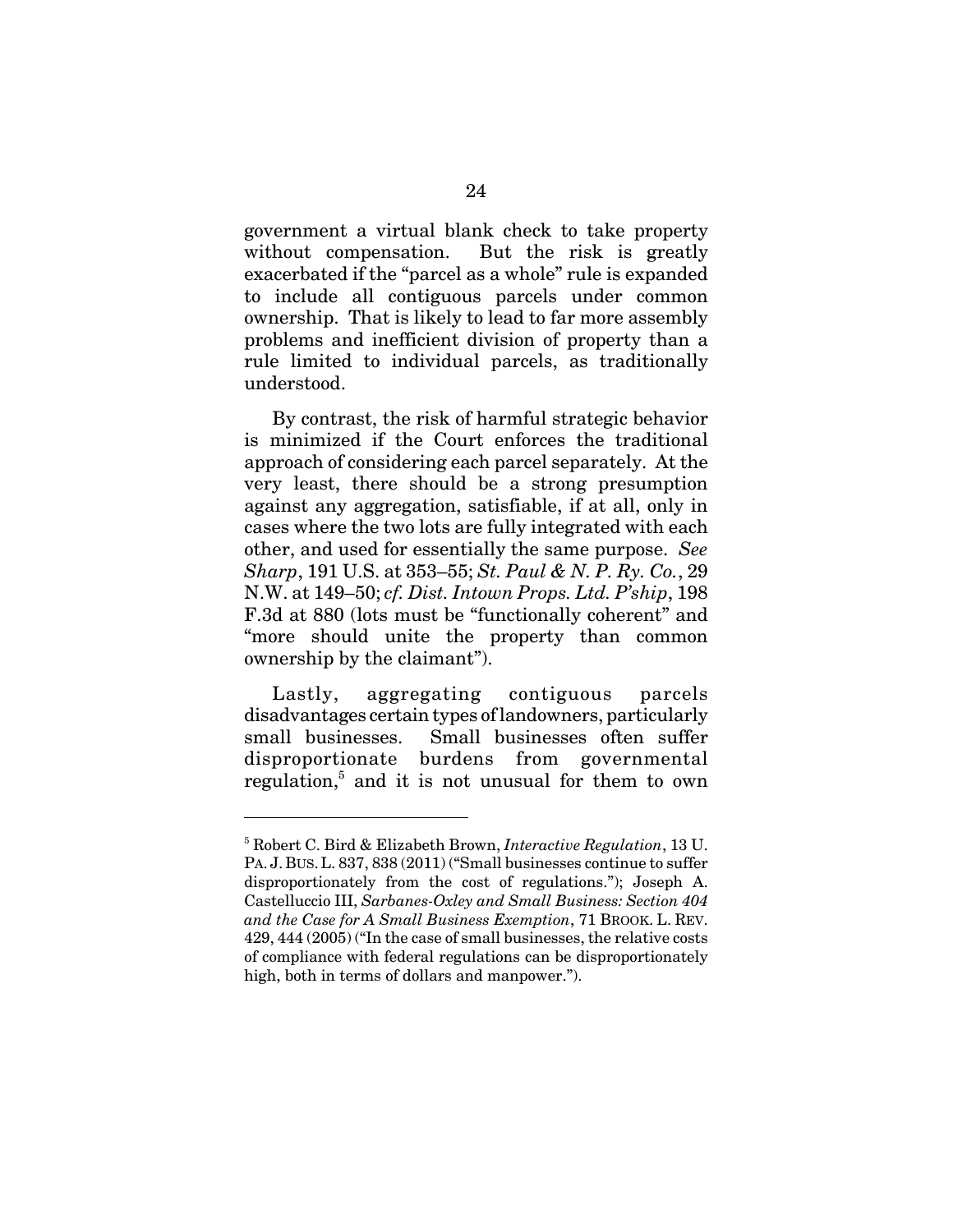contiguous parcels for complementary, but different, uses. For example, it is common for a restaurant or a store to use one lot as a place of business, and a contiguous lot for parking, or as a storage facility. The broad interpretation of the "parcel as a whole" advanced by the Wisconsin Court of Appeals will have a disparate effect on small businesses, more often regulating them out of beneficial use of certain parcels while, on the whole, denying that compensation is required.

## **III. Aggregating Separate Parcels for a Takings Analysis Harms** *Amici* **States.**

States are both regulators and property owners. Approving the aggregation of contiguous parcels based upon nothing more than common ownership threatens the States' property, which—like the property of individual citizens—is subject to a growing thicket of federal regulations. States face the same risks from the federal government that citizens face from their own states. If states—like the federal government can avoid effectuating a taking by aggregating parcels without regard for common usage, state and local legislators or bureaucrats may be tempted to adopt undisciplined and unfocused regulations to the detriment of landowners and society.

> **A. Expanding the "Parcel as a Whole" Rule Would Dangerously Increase the Federal Government's Power to Seize the Property of the States Without Compensation.**

As originally understood at the Founding, the federal government did not have the power to take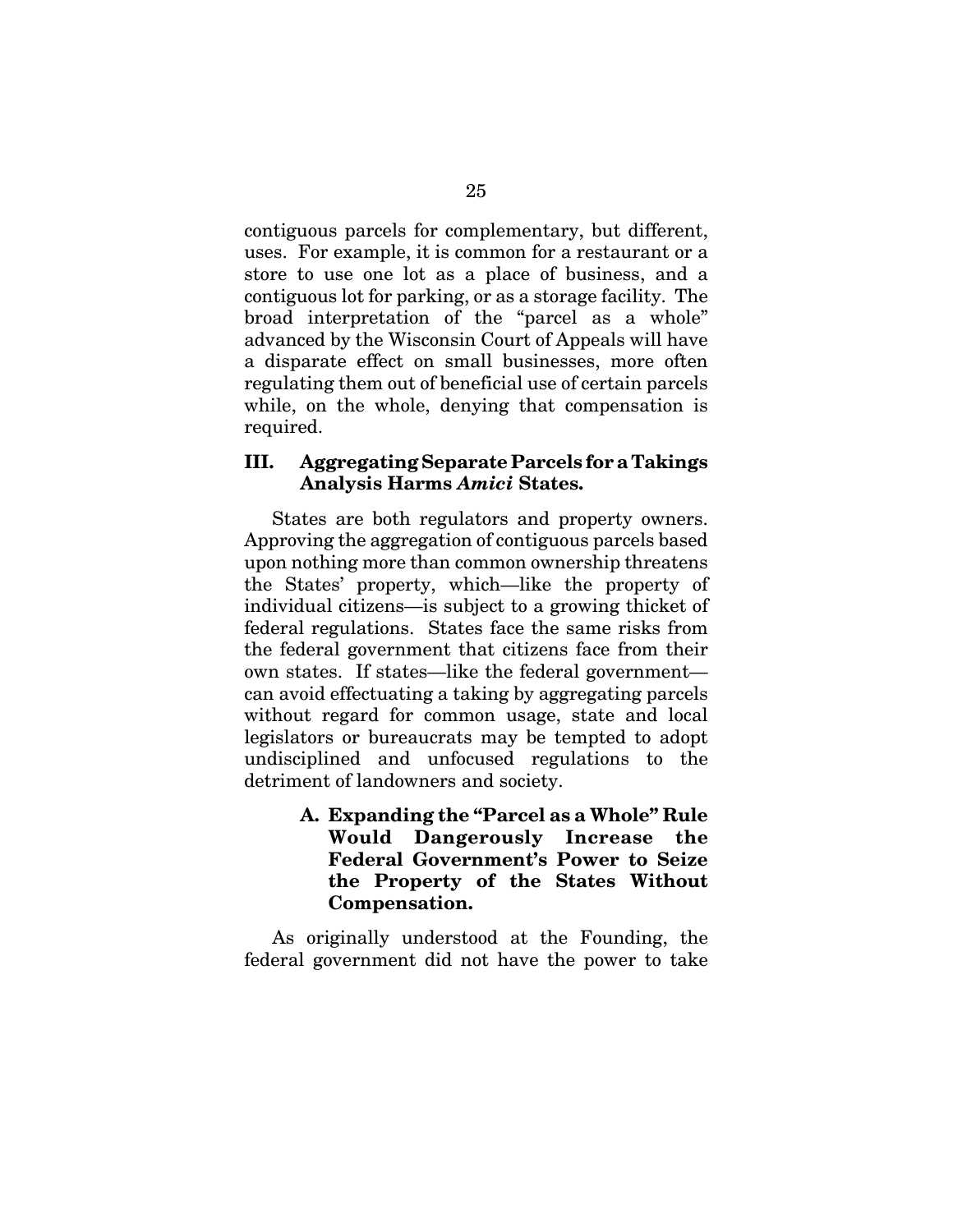property within the States. *See* William Baude, *Rethinking the Federal Eminent Domain Power*, 122 YALE L.J. 1738, 1741 (2013). Its eminent domain power was thought to be limited to the District of Columbia and federal territories. *Id*. at 1742.

Notwithstanding this original understanding, the federal government has exercised the power to take state property since this Court in 1875 ruled that such authority is inherent in our constitutional system. *See Kohl v. United States*, 91 U.S. 367 (1875). The rise of the modern regulatory state has increased the frequency of such federal intrusion onto state property. *See*, *e.g.*, *Ark. Game & Fish Comm'n v. United States*, 133 S. Ct. 511 (2013) (addressing a situation where the federal government may have taken large quantities of state-owned land by repeatedly flooding it).

In the event of an intergovernmental taking, the Fifth Amendment requires the federal government to pay just compensation to the States in the same manner that compensation must be paid to private citizens. *United States v. Carmack*, 329 U.S. 230, 242 (1946) ("when the Federal Government thus takes for a federal public use the independently held and controlled property of a state or of a local subdivision, the Federal Government recognizes its obligation to pay just compensation for it"); *see also United States v. 50 Acres of Land*, 469 U.S. 24, 31 (1984) ("the same principles of just compensation presumptively apply to both private and public condemnees").

Endorsing the Wisconsin Court of Appeals's broad interpretation of the "parcel as a whole" rule will expand the federal government's regulatory control over state land and limit the circumstances in which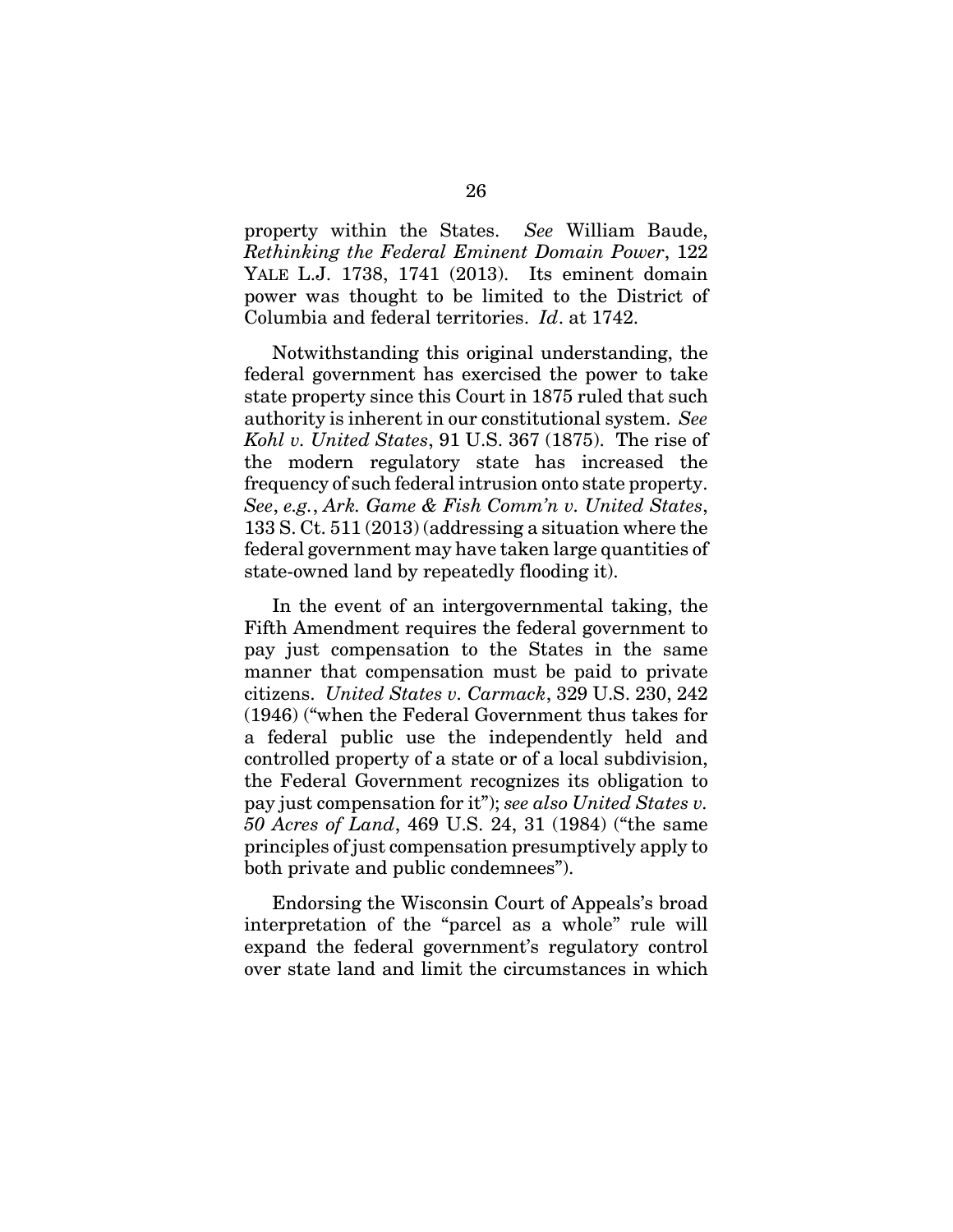just compensation might be paid. States often own thousands of acres of contiguous parcels and the federal government could avoid a taking simply by aggregating large swaths of a state as part of the takings denominator. Under such a calculation, few if any federal regulations of state property—regardless how onerous—would be ruled compensable takings.

This is particularly troubling in western states where the federal government owns large tracts of land, and often seeks to restrict contiguous property owned by the States. In Nevada, for example, the federal Bureau of Land Management already controls approximately 47.5 million acres, or about sixty-three percent of Nevada's total land area.<sup>6</sup> Taken to its logical extreme, the federal government could enact a federal regulation, under some pretense, that barred all or most development on all property owned by Nevada in Lincoln County. The federal government could argue that this regulation did not constitute a taking because, when all contiguous state-owned parcels in Clark, White Pine, and Nye Counties are aggregated, Nevada would still retain some beneficial use of its state land.

If the federal government can so easily avoid paying just compensation, it will be able to wield its powerful regulatory authority with even greater force to coerce and punish resisting states. *See* Michael H. Schill, *Intergovernmental Takings and Just Compensation: A Question of Federalism*, 137 U.PA.L. REV. 829, 861–62

<sup>&</sup>lt;sup>6</sup> U.S. Department of the Interior, Bureau of Land Management, Nevada (last visited April 2016), *available at* http://www.blm.gov/nv/st/en.html.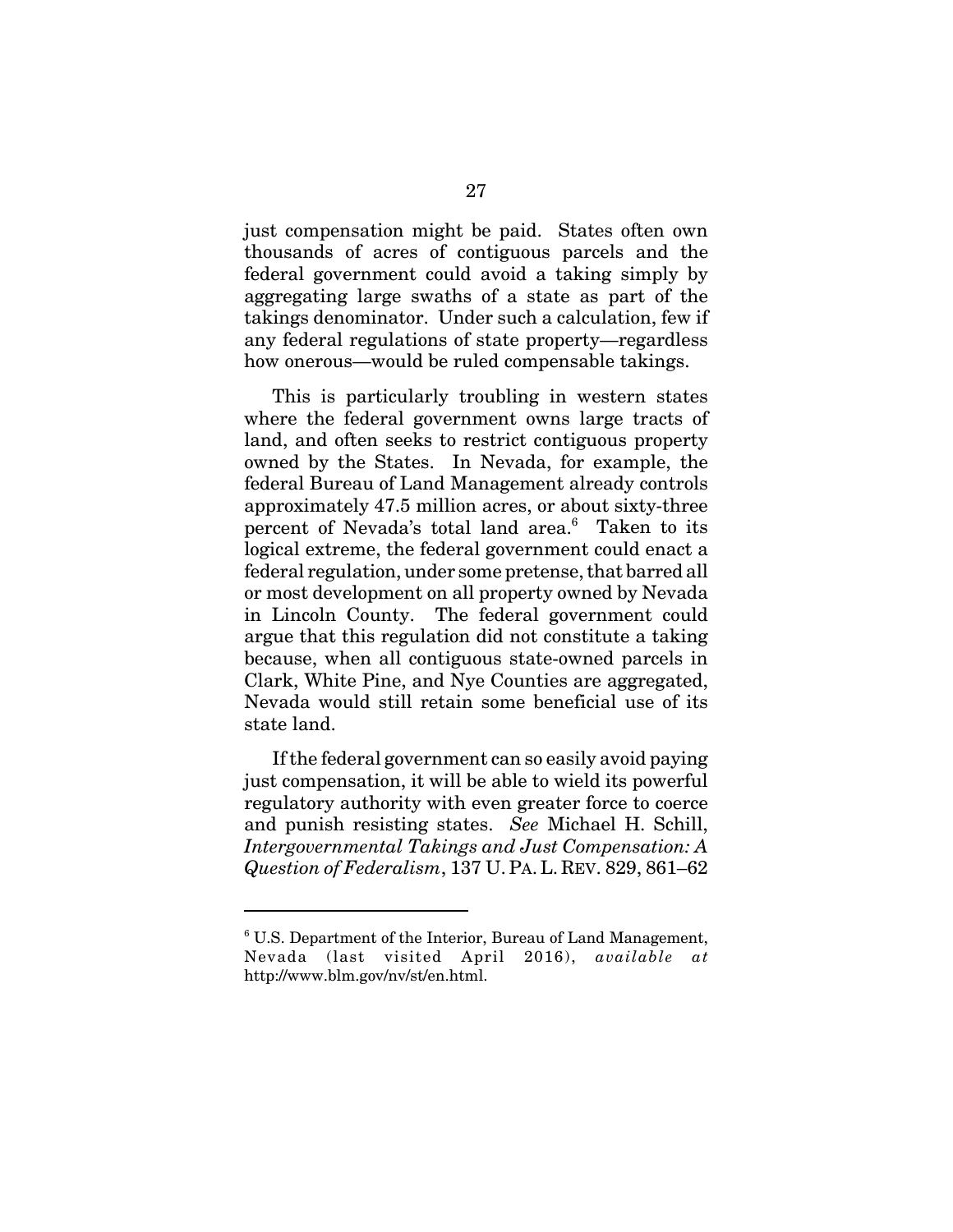(1989). The requirement of just compensation serves as a check on the federal government's taking power. *Id*. at 861–62. Diluting that check by condoning the aggregation of state-owned parcels would give the federal government expansive power to seize control of state-owned land, without paying compensation.

### **B. Aggregating Commonly Owned Contiguous Parcels Would Negatively Affect State Regulatory Policies.**

Reducing the circumstances in which the States and the federal government must pay just compensation will lead to worse regulatory policies at all levels of government. "Forcing governments to internalize the costs that their regulations impose on landowners, will strengthen incentives to adopt only those regulations whose benefits are likely to exceed their costs." Ilya Somin, *Two Steps Forward For the "Poor Relation" of Constitutional Law:* Koontz, Arkansas Game & Fish, *and the Future of the Takings Clause*, 2012–13 Cato Sup. Ct. Rev. 215, 234 (hereinafter Somin, "*Two Steps Forward*"). Requiring compensation imposes tighter discipline on regulatory efforts and incentivizes officials to focus regulatory efforts on those policies that produce the greatest benefits relative to their potential costs. *Id*.

This Court's previous decisions requiring compensation for land-use exactions have had precisely the kind of beneficial disciplining effect that economic theory predicts. A 2001 analysis of a survey of land-use planners in California found that 74 percent of California city planners and 81 percent of county planners agreed with the statement that '"[t]he nexus and rough proportionality standards established by the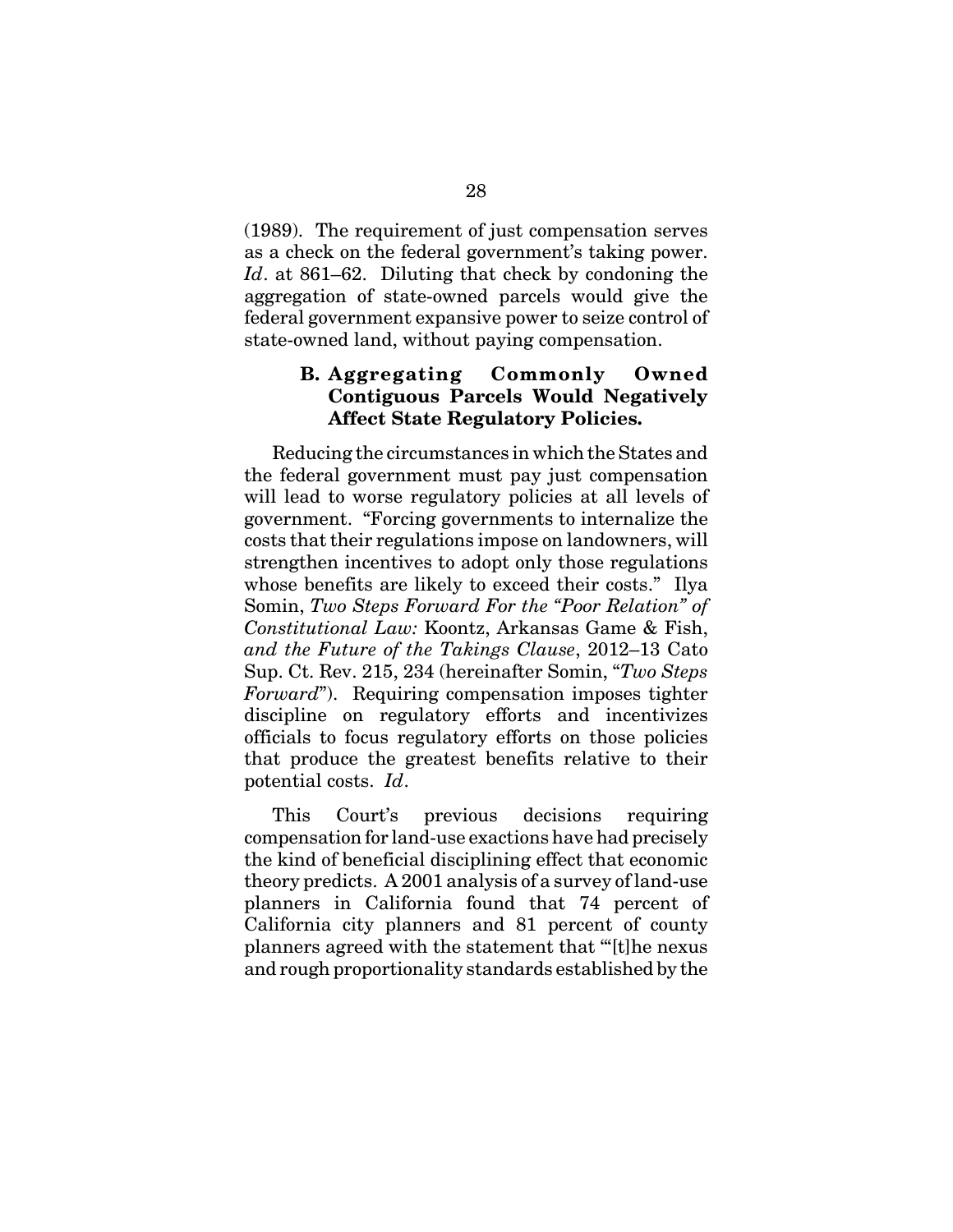[Supreme Court's] *Nollan* and *Dolan* decisions, when followed carefully, simply amount to good land use planning practice."' Ann E. Carlson & Daniel Pollak, *Takings on the Ground: How the Supreme Court's Takings Jurisprudence Affects Local Land Use Decisions,* 35 U.C. DAVIS L. REV. 103, 142 (2001) (quoting appendix).<sup>7</sup> This positive response to the decisions may have arisen because planners support their tendency "to favor a comprehensive, long-range approach to planning that avoids ad hoc decisionmaking" and incentivizes careful consideration of relevant tradeoffs. *Id*.

Such regulatory discipline is particularly important in the field of environmental regulation, where state and local governments often face difficult tradeoffs where it is essential to carefully weigh competing interests and fully consider relevant costs and benefits. *See* Jonathan H. Adler, *Money or Nothing: The Adverse Environmental Consequences of Uncompensated Regulatory Takings*, 49 B.C. L. REV. 301 (2008); James W. Ely, Jr., *Property Rights and Environmental Regulation: The Case for Compensation*, 28 HARV. J.L. & PUB. POL'Y 51 (2004).

Should the "parcel as a whole" rule be expanded to include contiguous parcels under common ownership, government officials will often have little reason to worry about paying compensation, and will therefore have incentives to ignore the harm caused by their regulations, except perhaps in situations where the

7 The study analyzed the effects of this Court's decisions in *Nollan v. California Coastal Commission*, 483 U.S. 825 (1987) and *Dolan v. City of Tigard*, 512 U.S. 374, 392 (1994).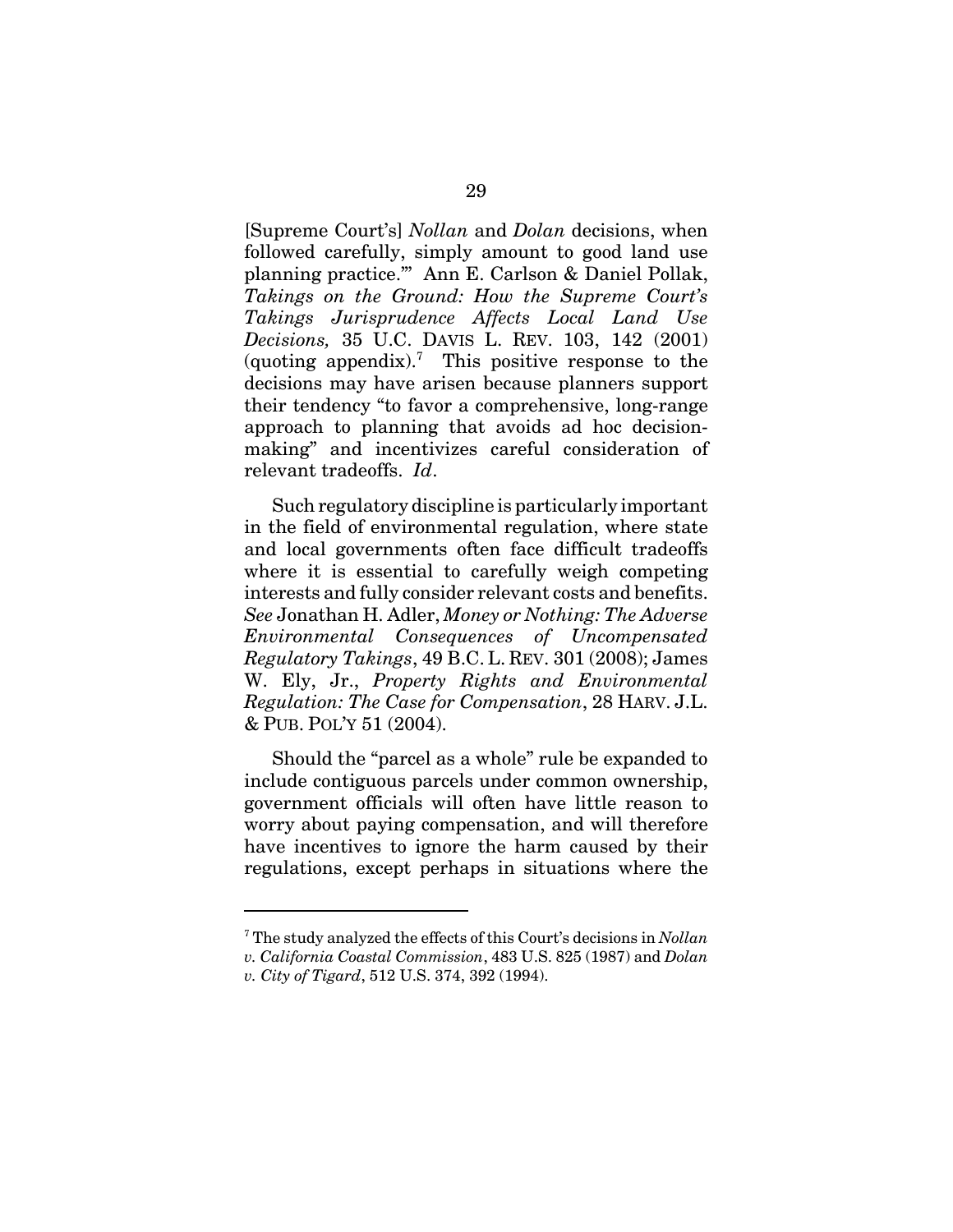victims have great political clout. Somin, *Two Steps Forward,* at 223. Society does not benefit when governments are indifferent to the costs of the regulations they enact. *Id*.

Far from inhibiting beneficial regulation, confining the "parcel as a whole" rule to individual parcels can actually enhance its efficiency.

#### **CONCLUSION**

Based upon the foregoing, *Amici* States respectfully request that this Court reverse the lower court's ruling.

Respectfully submitted,

ILYA SOMIN  *Professor of Law* George Mason University School of Law 3301 Fairfax Drive Arlington, VA 22201 (703) 993-8069 isomin@gmu.edu

ADAM PAUL LAXALT  *Attorney General of Nevada* LAWRENCE VANDYKE\*  *Solicitor General* JORDAN T. SMITH  *Assistant Solicitor General* 100 North Carson Street Carson City, NV 89701 (775) 684-1100 LVanDyke@ag.nv.gov \* *Counsel of Record*

*Counsel for* Amici *States*

April 2016